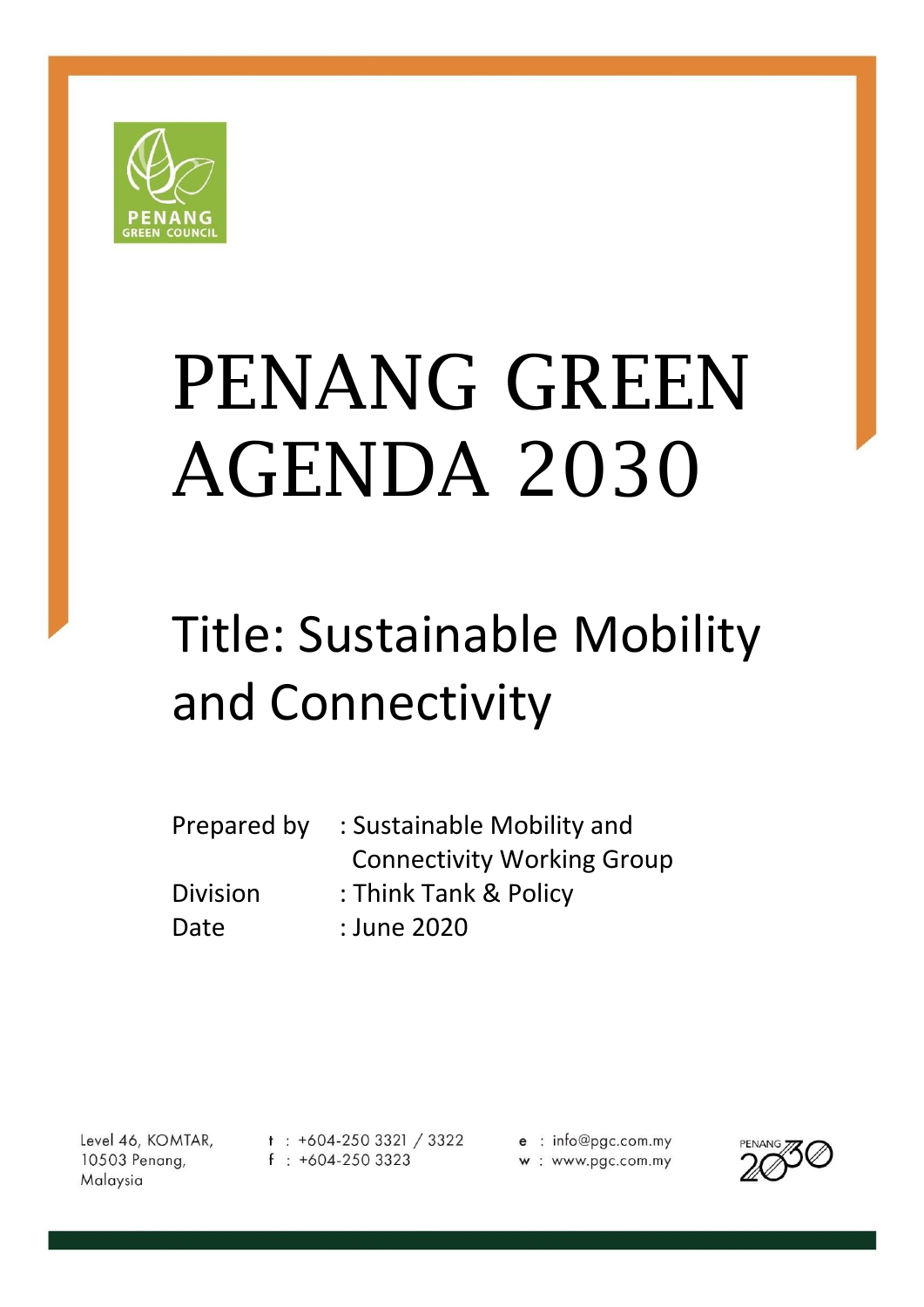# **EXECUTIVE SUMMARY**

Transport is a critical issue for Penang not only because it forms the backbone of its economy but also because it has a significant impact on Penang's liveability (and the quality of life of Penangites). It is also one of the major contributors to Penang's carbon dioxide  $(CO<sub>2</sub>)$  emissions and air pollution. In 2015, the State Government launched the Penang Transport Master Plan or PTMP as a long-term solution to Penang's transport problems and needs. It offers a multi-modal transport system that aims to reduce traffic congestion and increase the share of public transportation by 2030. Among the various projects proposed are Light Rail Transit (LRT), Monorail, undersea tunnel, Bus Rapid Transit (BRT), cable car, roads and highways. Local Governments are also looking to expand cycling routes and pedestrian walkways as alternatives to driving and to reduce road congestion.

Current planning focuses on meeting the existing and future transport needs, which is usually extrapolated based on past trends. Population increase and economic growth are usually the two main factors that influence the number of new roads or additional public transport capacity needs. However, this may not be the most optimal approach to planning for Penang's transport system, especially on the Island where there is limited land and in new development areas. Better and more progressive town planning can reduce the need to travel in the first place – providing more mixed-use development can reduce travel between work, home and recreational place. Another option is to overhaul and optimize Penang's logistic sector, which is expected to grow and will impact on the way goods are transported in Penang. Improved siting of warehouses, optimum delivery routes and nodes, and even the use of alternative technologies such as drones can change the travel patterns and needs of Penang in the future.

There are major challenges for the transport sector in Penang. Firstly, traffic in Penang has worsened, due to increases in car ownership, the number of tourists and the intensity of logistic activities. Public transportation usage in Penang is low – only about 5%<sup>1</sup> of journeys compared to 15%-17% in  $KL^2$  – and bus ridership has dropped over the past two years. Despite the fact that there are now more cycling lanes and pedestrian walkways, there is no evidence to show that they have reduced car journeys or road congestion. This is partly because only a small section of the routes are dedicated cycling lanes and not all walkways are adequately shaded.

Being the most important and comprehensive transport master plan for Penang in decades, PTMP has proved to be both complicated and controversial. This stems from the multimodal system it is proposing and the fluid financing models and arrangements that create uncertainty. These uncertainties affect not only future projects but also the current primary public transport mode in Penang – public buses run by Rapid Penang. In addition to the uncertain timeline of the different public transport projects, the future role of Rapid buses is unclear, once the rail-based public transportation system is completed, it has not yet been decided whether Rapid buses will be running the first and last mile services or whether they

**.** 

 $2$  Azif Azuddin 2019, Getting Around: Towards a Decent Daily Commute.

<sup>1</sup> "Penang needs a sustainable public transport network", *Malaysiakini*,

<sup>&</sup>lt;https://www.malaysiakini.com/letters/459406>

<sup>&</sup>lt;https://www.centre.my/post/getting-around-towards-decent-daily-commute>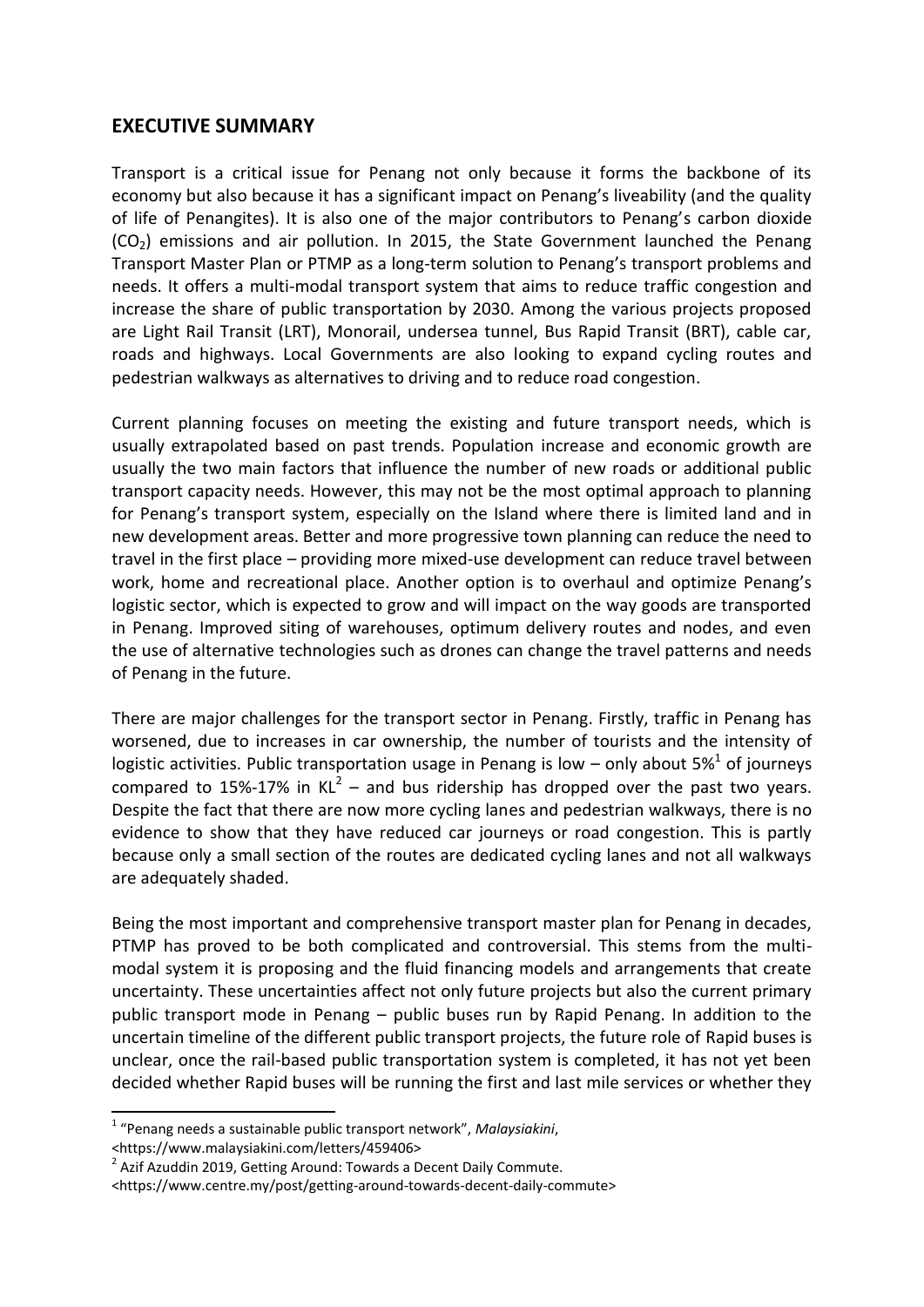will be running trunk bus routes. This is not only causing inconvenience but can potentially cause financial losses for Rapid if it makes the wrong investment decisions in changing its rolling stock in 2025. $3$  Currently, public transport decisions and investments are made by Federal-government agencies and not the State Government.

The SMC Working Group proposes the following seven recommendations to explore ways to create an efficient, accessible and sustainable mobility network in Penang:

#### **1. Transport-Related Data Acquisition (2020)**

It is important to have comprehensive and detailed travel-related data in order to create a transport network that really suits Penang. Data related to travel patterns (direction and frequency), public bus ridership, use of cycling lanes and so on, are crucial in order for the State Government to understand how current infrastructure is used and can be improved. Comprehensive data is also needed for designing the types of public transport (such as LRT) needed as well as determining where the stations should be sited. The State Government should take advantage of the National Census that will be carried out in 2020 to include questions that can shed light on the travel patterns and needs of Penangites. The State Government could also work with transport consultants, including experts from USM to gather data every two to three years to ensure that Penang's transport system is delivering what the people need. It is imperative that the State Government has the correct and relevant data before it embarks on the multi-billion investments under the PTMP.

#### **2. First and Last Mile Connectivity Plan (2020)**

One of the main obstacles to public transport usage in Penang is the lack of first and last mile connectivity. Rapid Penang and Penang State Government have tried very hard to increase and improve public bus services (including introducing a free bus service) but the ridership numbers continue to fall. Part of the reason is the lack of first and last mile connectivity. Currently, Rapid Penang buses only service the main trunk roads and there is a lack of covered or shaded walkways connecting residential areas to the bus stations. This makes public buses less attractive. The State Government should take urgent steps to address this issue. Apart from providing pleasant walkways, different options exist to create the first and last mile connectivity through the use of mini vans, bicycles (including Link bikes), ride-hailing services and even trishaws. Mini buses have been suggested but there is concern that they will cause more traffic congestion on the road. Also, in order to promote the use of bicycles for first and last mile connectivity, the State Government, Local Government and Rapid Penang will need to invest in cycling lanes, secure bike parking spaces and even new buses with bicycle racks at the front. Unless the first and last mile connectivity issue is resolved, public transport will remain unattractive and impractical to most Penangites.

The State Government needs to address the first and last mile connectivity not only for public bus usage but also for the use of upcoming public transport modes under PTMP.

<sup>1</sup>  $3$  3rd Sustainable Mobility and Connectivity Working Group Meeting on 13th May 2019.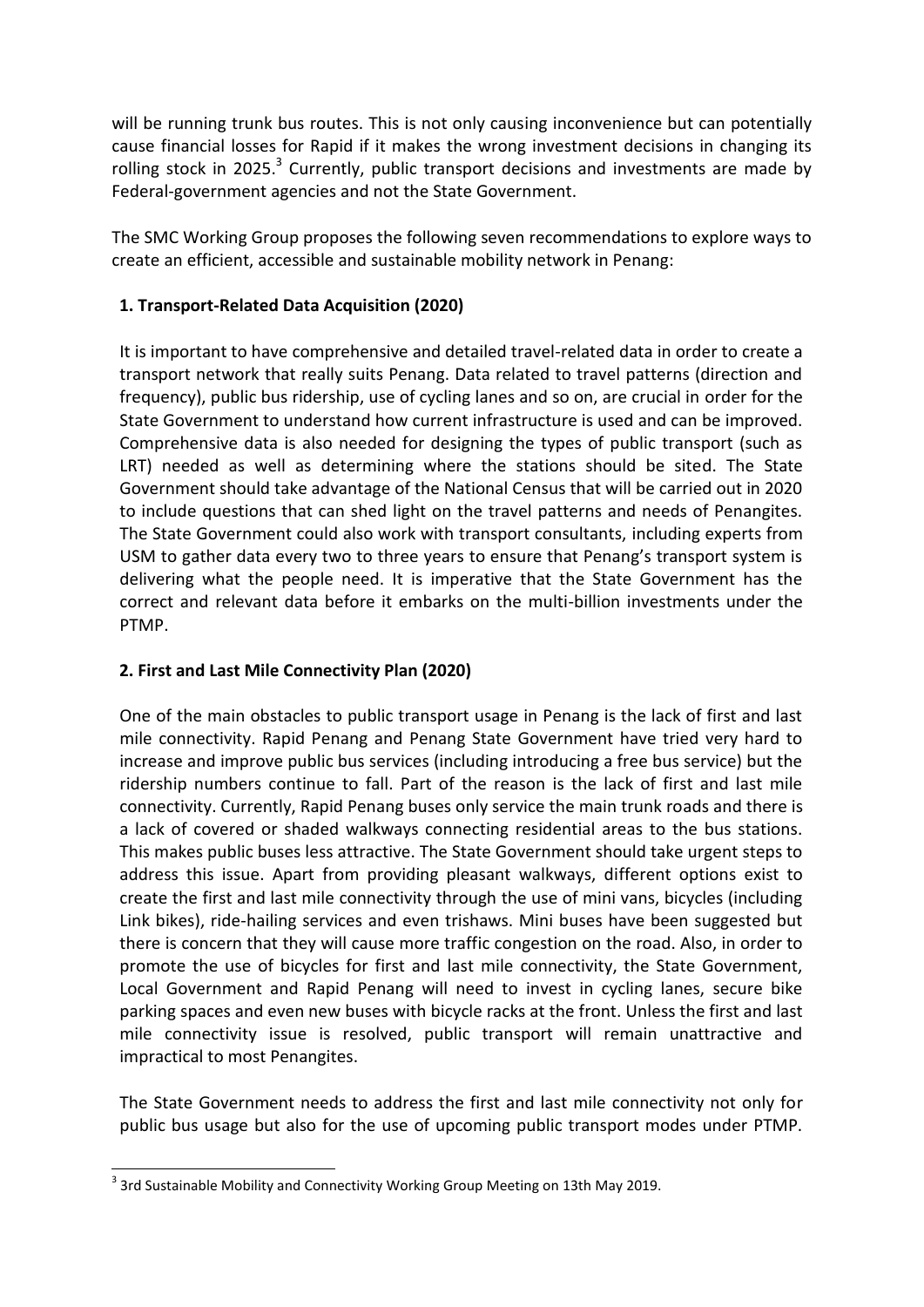The sooner the Government addresses this issue the better it will be at changing people's mindset and willingness to take public transport.

# **3. Modernise Logistics Sector (2020-2025)**

Apart from the movement of people, the State Government should also improve the **transport system for goods.** The logistics sector is an important sector in Penang. Within the state, the Penang Airport and Penang Port act as the logistics hubs of the Northern Region. Penang's logistics sector is expected to grow due to economic growth in the Northern Region, development of a new port in southern Thailand, and also the growth of online shopping. There are calls for the State Government to modernise and revolutionize Penang's logistics sector to make it more competitive, adaptable and efficient. Considering that the logistics sector has fewer alternative modes of transport compared to other road users (e.g. commuters, tourists), who can utilise public transportation, the reduction of traffic congestion will make the sector more competitive. This issue can be addressed not only by improving Penang's transport network, but also by **revolutionising the sector itself**. For example, private entities within the sector can work with the State Government to better coordinate and share resources on deliveries and pick-ups within and outside the terminal / port to reduce the number of trips made. The port and airport authorities can introduce initiatives to further **improve collaboration** between stakeholders (including the Customs Department) and provide better facilities to speed up processing time. In short, the State Government should create a **sectoral plan** to facilitate the sector's growth and to assess future trends, including any possible disruption from economic downturn or the building of a competing airport in Kulim. A more efficient logistics sector will reduce pressure on Penang's transport network.

#### **4. State Public Transport Authority (2021)**

The State Government should push for more **local level decision-making in relation to public transportation**. Most decisions, including public transport routes, are currently made at the Federal Level, which makes the process cumbersome and also reduces local accountability. Local and State Governments have the most direct "feel" and knowledge about local travel needs and patterns, hence they are arguably the most suitable level of authority to make decisions regarding public transport provision. Furthermore, decentralisation of authority was originally one of the objectives of the former land transport unit known as SPAD (now called APAD), but it was never realized. Having a Penang State Public Transport Authority can streamline decision-making, increase transparency and accountability, and provide services catered to local needs. The only caveat is that this would require an independent fund to support public transport projects. Finance can either come from public funds or from other sources through a public-private partnerships model. Without financial independence, autonomy and power of the State Public Transport Authority will be limited.

This solution is not easily achieved as many things need to be in place before decentralisation can happen, including the amendment of relevant regulations/laws and fundraising. The Working Group recommends the State Government starts engaging the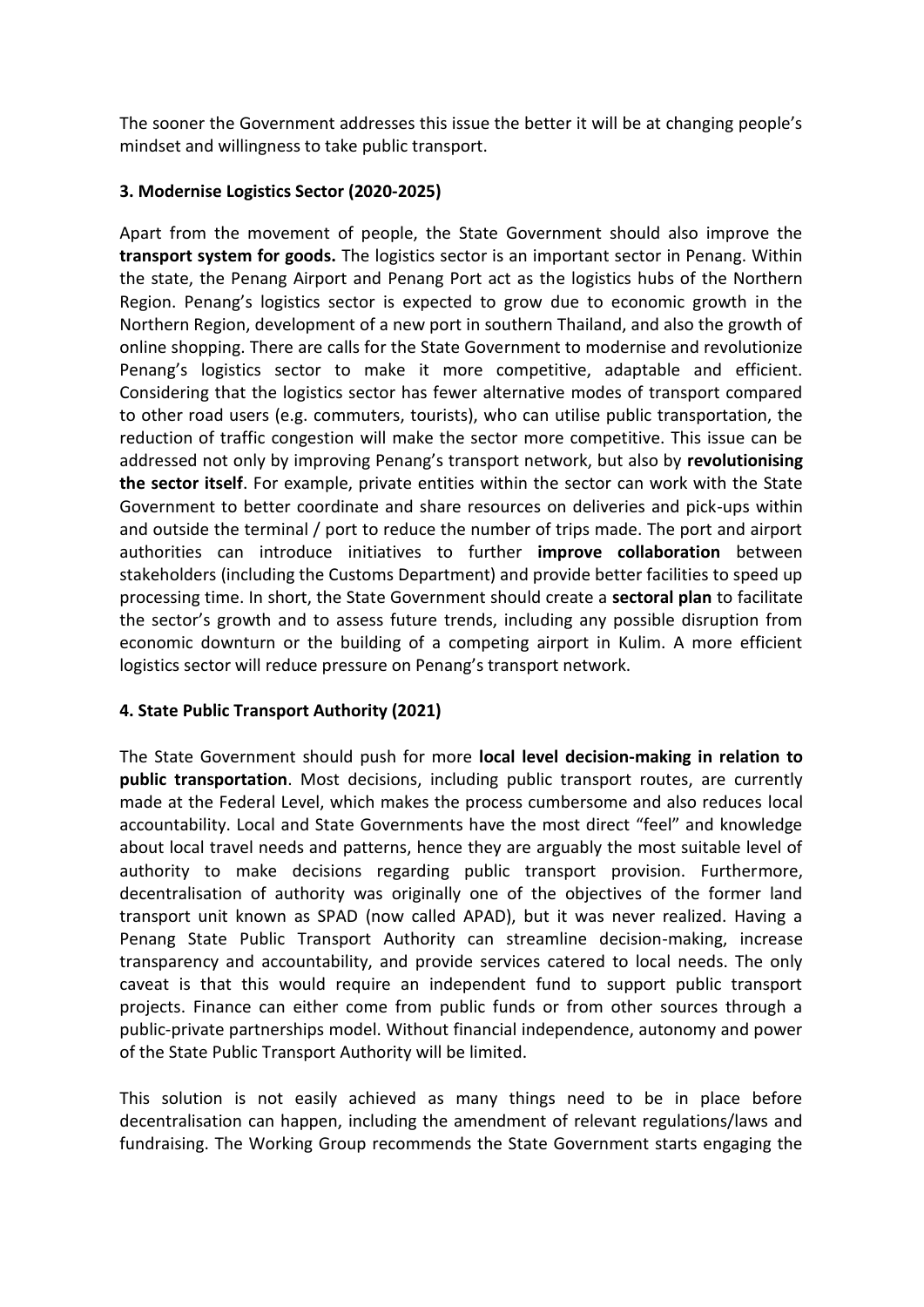Federal Government as soon as possible for this proposal and aims to set up a State Public Transport Authority by 2021.

#### **5. Investment in and Overhaul of Public Buses (2024)**

Public buses operated by Rapid Penang are currently Penang's main mode of public transport. Despite increased investment in providing better services (e.g. Travel App showing live information, smart bus stops etc), public bus ridership in Penang has fallen in the past year. The future of public buses is uncertain as it is dependent on the completion of PTMP. It is generally expected that public buses will play a secondary role, such as being set up as feeder buses once rail-based public transport modes are built (LRT, Monorail etc). However, there is still much uncertainty regarding the time and extent for the construction of the rail-based system. Furthermore, Rapid Penang will need to change its entire bus fleet by 2024. These uncertainties present a considerable challenge to all stakeholders in making the right investment decisions for public buses in Penang in the near future. The Working Group recommends that the State Government provides some certainty around the future of Penang's public transport. This could be done by acknowledging and confirming the **crucial role of public buses in helping the State Government achieve the 40% public transport modal share** target by 2030. This means investing enough **funds** for public buses, increasing ridership by overhauling bus services to increase **dedicated bus lanes and frequency**, and to attract alternative funding. The State Government should also work closely with Prasarana to create an effective business model that suits Penang and to push for large-scale use of alternative energy buses (e.g. electric, hydrogen or biodiesel buses) in Penang. There is also a need to understand current travel needs and patterns through data, provide targeted incentives to change travel patterns, and invest in new fleets (such as mini buses) that suit local travel needs.

As Rapid Penang needs to change its fleet by 2024, this presents a good opportunity for the Government to set out a credible vision and investment plan for public buses in Penang. Planning should start no later than 2021, and to be implemented by 2024.

#### **6. Changing Travel Needs (2025)**

On top of building additional infrastructure to cope with increased traffic, the State and Local Governments should also prioritise **reducing or changing travel needs** of Penangites as a more effective way of reducing traffic congestion. This can be achieved in various ways, including changing school or office opening hours to incentivise people to travel during off-peak hours. However, a more long-term and effective way to change travel behaviour is by building **new types of townships or cities** that provide places for work, leisure and living within walking and cycling distance of one another. Sensibly designed townships, with adequate and safely covered or shaded walkways and cycling lanes, will reduce the need to travel by car. Green Building Index (GBI) Malaysia provides toolkits and standards for "green townships", which can be adopted in Penang. The GBI's "green township" criteria include the building of networks of public transport- and pedestrianfriendly local transport systems. Emphasis on GBI's transport criteria can be achieved by either making the specific criteria mandatory or by insisting on higher certification level (e.g. GBI Platinum) for green townships in Penang. Other ways to **break the car-centric**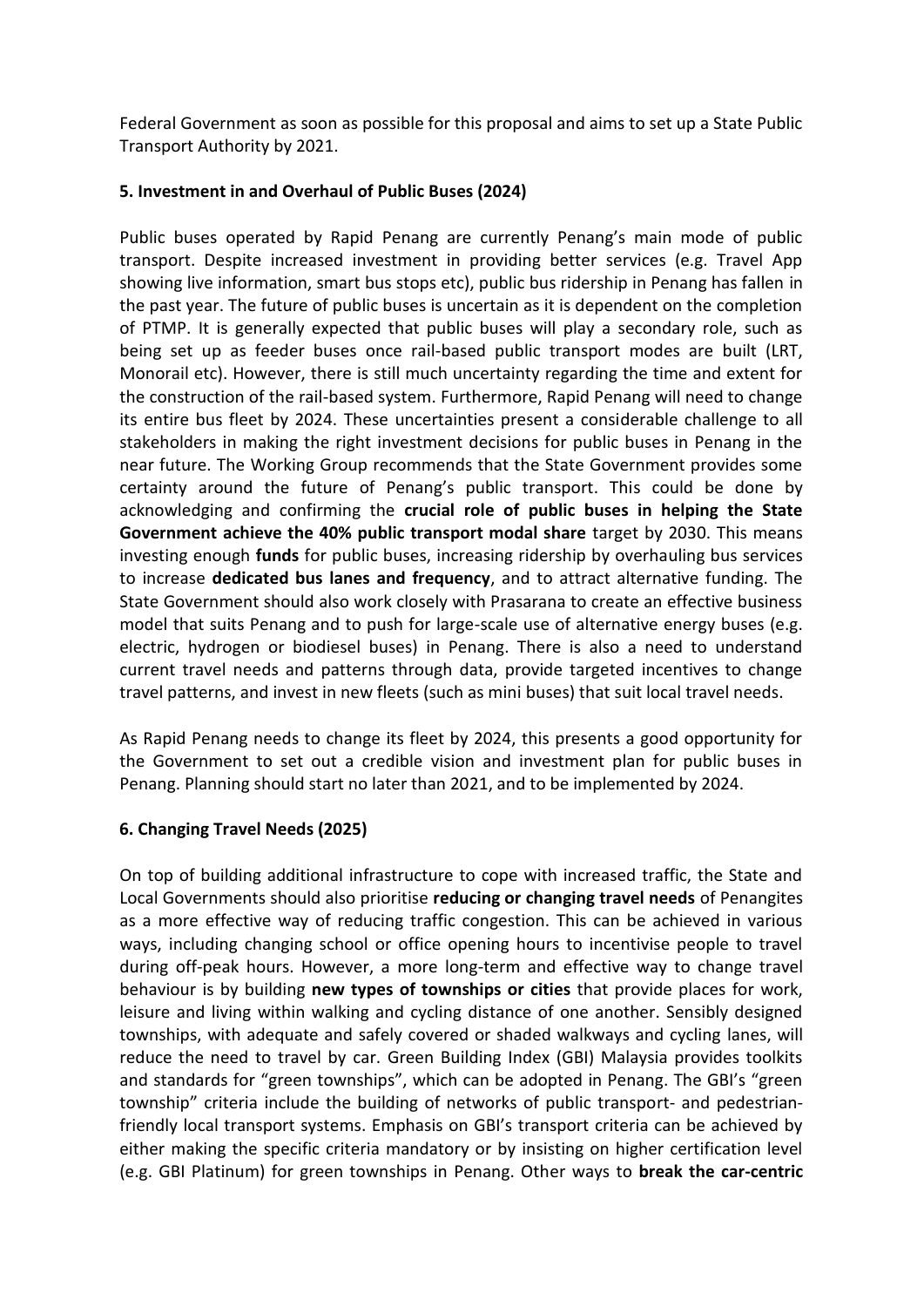**road user model** are to: reduce block size of buildings, complete sidewalks, cycle lane and parking at transit stations, increase density of mixed-use and mixed-income development and limit car parking space for new buildings, among others.

# **7. Restrict Private Vehicle Use (2026)**

In addition to improving public transport, the State and Local Governments also need to introduce measures to **reduce private vehicle use.** There are various ways to do this, including implementing access restrictions at certain times, private vehicle quota (for example restricting the increase in numbers of cars to 5% annually), congestion charges for certain areas, increasing parking prices, providing a good public transport system and so on. Although the State Government recognises that there is a need to introduce certain measures to reduce the reliance on private vehicle use, it is surmised that actions can only be taken after the new public transport systems are completed under PTMP. The Working Group feels that certain restrictions on private vehicle use, such as congestion charges, can be introduced earlier before the full public transport system is completed in order to gradually **shift people's behaviour and mindset**. Furthermore, certain private vehicle restrictions can be rolled out in conjunction with the overhaul of public bus services, which comprises new dedicated bus lanes, increase in bus frequencies and so on. In this way, when the new public transport system is ready, certain levels of ridership can already be achieved. However, this must be carried out together with the upgrade of the current public transport system, especially public buses.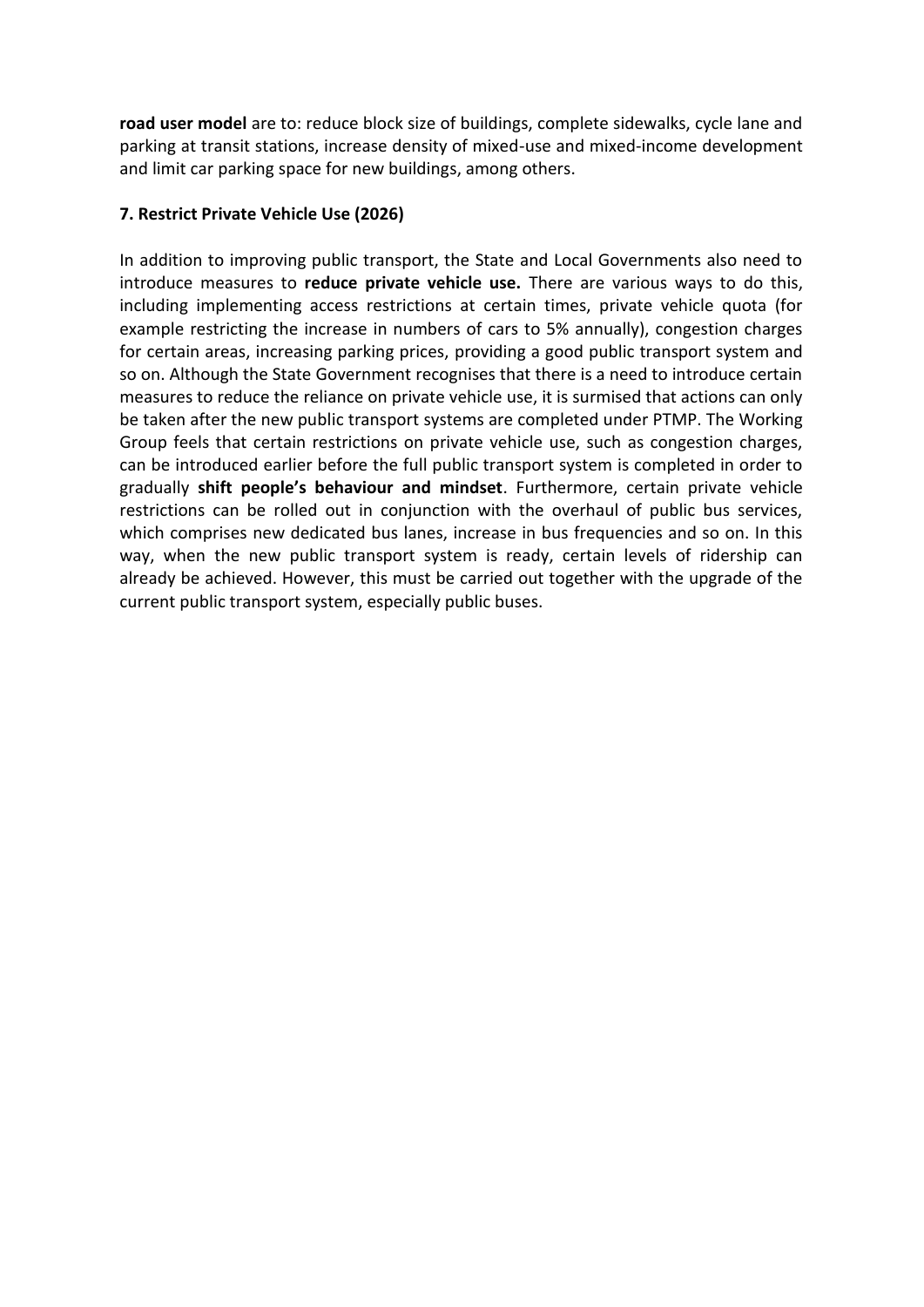# **1. Background**

#### **1.1 Penang Green Agenda 2030 and Sustainable Mobility and Connectivity**

Sustainable Mobility and Connectivity is one of the ten key focus areas that have been identified as critical for Penang to achieve its sustainable development goals. This is because traffic congestion across Penang has been worsening and implementation of the Penang Transport Master Plan (PTMP) is still in its infancy. Current debates centre on the need for quick actions to reduce traffic jams versus less road-focused long-term solutions to address Penang's transport problems. Another considerable challenge for Penang is the lack of funding to carry out large scale transport-related infrastructure construction. As a result, the Penang State Government has resorted to raising funds through selling new land obtained from sea reclamation.

Amidst the controversies and disagreements, there are common objectives that all parties can agree on, such as the need to reduce private vehicle use, explore future-oriented technology and improve mobility without compromising the liveability of Penang. Equally important is the 40% public transport modal share target to be achieved by Penang by  $2030.<sup>4</sup>$  Ultimately, Penang's future depends on the creation of an efficient, accessible, sustainable and low carbon mobility network.

The Working Group aims to explore and identify ways to change the travel needs of Penangites, as well as a suitable governance and sustainable funding model that enables Penang to invest in a low carbon and resilient infrastructure. It also seeks to identify key measures to improve the current public bus services and opportunities for new low-cost smart mobility technology. Lastly, it also looks at ways to enhance Penang's logistics sector and improve efficiency in freight transportation. This Working Group is not designed to come up with a new PTMP or conduct a thorough review of the current PTMP.

#### **1.2 Current Situation**

Penang is a main transport hub for the Northern Region with an International Airport, cruise ship terminal, the Penang Port and rail terminals. Just like in other parts of Malaysia, Penang's road transportation is dominated by cars. In fact, the number of cars registered in Penang (above 2 million)<sup>5</sup> is more than Penang's population as a whole (currently just under 1.8 million people<sup>6</sup>). 95% of trips currently made in Penang are by private vehicles<sup>7</sup>, and many people commute from the Mainland to the Island for work every day. Even in George Town, the UNESCO Heritage Site, cars dominate the road with little space for pedestrians and cyclists. As a result, Penang's traffic as well as air pollution is getting worse. The transport sector is also estimated to be one of the main  $CO<sub>2</sub>$ contributors in Penang. Consequently, the Penang State and Local Government have started to introduce measures to improve the transport sector and address traffic

Their Vehicle Registration States, *Malaysian Journey of Forensic Science*, 2018, 8(2):46-50

**.** 

<sup>4</sup> Penang Transport Master Plan, *Overall PTMP - An Inclusive Transport System for Penang.* [<http://pgmasterplan.penang.gov.my/en/2019/07/ptmp-keseluruhan/>](http://pgmasterplan.penang.gov.my/en/2019/07/ptmp-keseluruhan/)

<sup>&</sup>lt;sup>5</sup> Khai Lee et al., A Survey On Vehicle Registration Code: Association Between On-The-Road Population And

<sup>6</sup> Department of Statistics, Malaysia.

 $^7$  3rd Sustainable Mobility and Connectivity Working Group Meeting on 13<sup>th</sup> May 2019.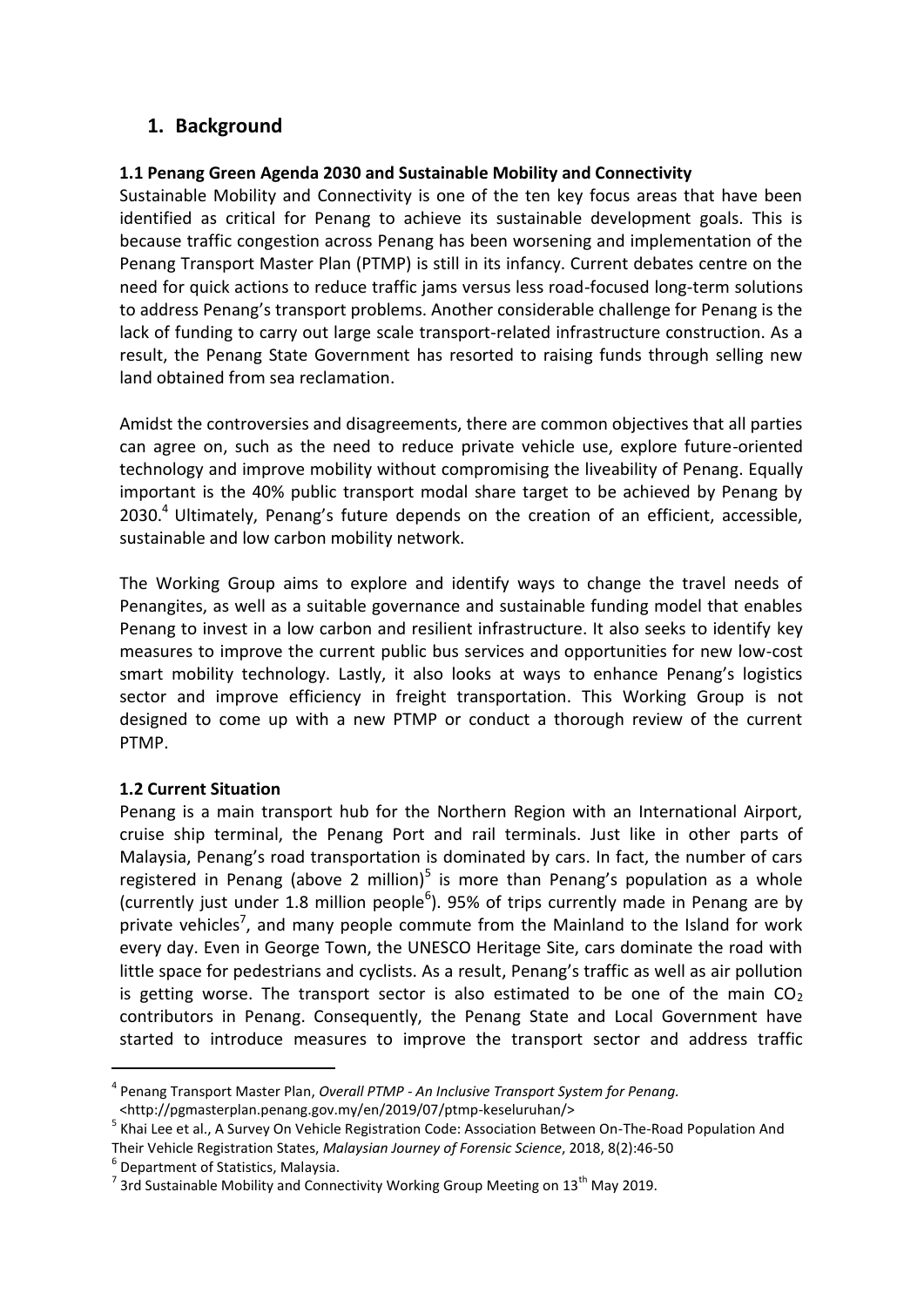problems. The original aim in the Penang Transport Master Plan is to increase public transport travel mode to 40% by 2030. In terms of transport infrastructure (e.g. roads, stations) construction, there are currently no specific environmental guidelines; construction only needs to adhere to best engineering practices and codes.

In terms of governance, a large portion of the transport sector falls under the jurisdiction of the Federal Agency of Land Public Transport (APAD), which is part of the Ministry of Transport. The functions of APAD are two-fold: to produce a public transport master plan for sustainable infrastructure development, and to monitor and regulate operator performance standards through licensing. Permission from APAD is needed for the design of routes for local public transportation.

Prasarana, on the other hand, is a government-linked corporation (GLC) established under the Ministry of Finance. It owns and operates urban rail services as well as stage bus services in several states including Penang. In Penang, Prasarana runs Rapid Bus Penang and Rapid Ferry Penang. The Ministry of Public Works (KKR), assisted by Malaysia Public Works Department (JKR), is responsible for public works including highway planning, construction and maintenance.

The Road Transport Department (JPJ) is a government department under the Ministry of Transport and is responsible for issuing Malaysian number plates. The Traffic Enforcement and Investigation Department under the Royal Malaysia Police is in charge of enforcing traffic rules and traffic control.

At the State Government level, a Special Delivery Vehicle was created to implement the Penang Transport Master Plan. The Transport Section under BPEN can provide suggestions to APAD and Prasarana on public transport operation. There is no separate transport unit at Local Government level although there is an enforcement unit that covers parking.

#### **1.2.1 Penang Transport Master Plan (PTMP)**

In 2015, the Penang State Government introduced the PTMP as a comprehensive transport strategy to create integrated and modern transport systems on land and sea. The completion of the whole PTMP will take 20-30 years. It consists of a mixture of transport projects such as the Light Rail Transit (LRT) and monorail lines, roads, a cable car line and an undersea tunnel linking George Town with the town of Butterworth on the mainland Malay Peninsula. The State Government is now preparing to implement the first phase of PTMP, namely the Bayan Lepas LRT Line and Pan Island Link 1 (PIL1) Highway. Both the Bayan Lepas and George Town–Butterworth LRT lines are situated in highly populated areas where the demand for it is high.

The State Government is working closely with APAD to study the viability of the different projects and work out the details such as station siting. The target of 40% public transport modal share has been incorporated into PTMP although there is much uncertainty around whether the target can be achieved in time  $-$  in terms of public transport, only the Bayan Lepas LRT Line is expected to be completed by 2030. There are as yet no firm timelines for all the other public transport projects, including water taxis.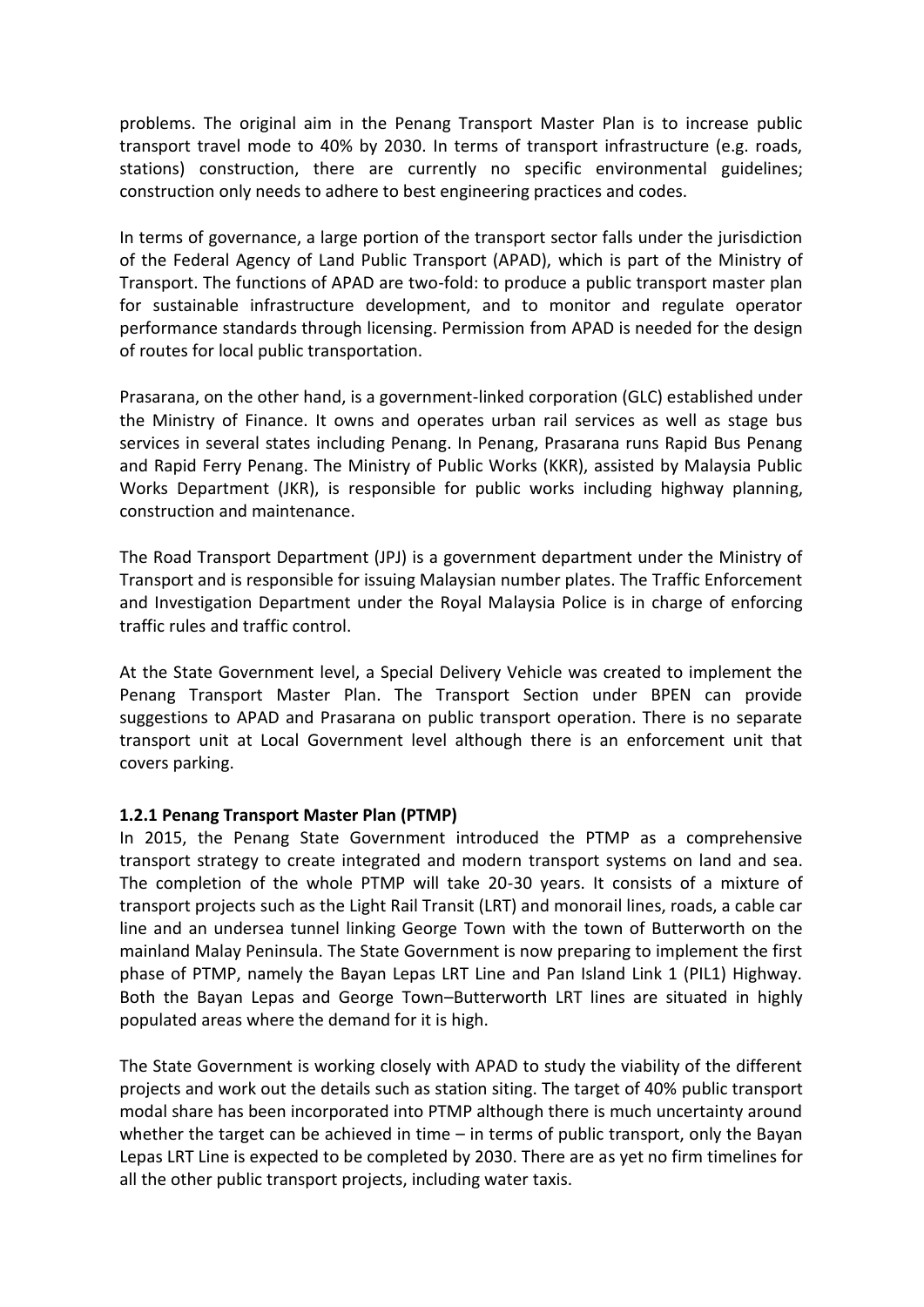Given the high price tag (RM46 billion) of the PTMP<sup>8</sup>, the State Government has been looking for various financing options. The main financing option relies on the creation and sale of 3 man-made islands off the coast of Southern Penang Island. This option has not been without controversy, and uncertainties affect the implementation of PTMP. The State Government is also trying to obtain financing from the Federal Government and through public-private partnerships.

#### **1.2.2 Local Initiatives**

The MBPP has introduced free CAT buses, built 30.9km of walkways $^9$  and 180km of bike lanes $^{10}$ , introduced smart traffic lights and a transport initiative to improve smoothness of traffic flow around KOMTAR. In addition, a team of international experts have carried out an in-depth study on promoting green mobility in Penang, starting in George Town.<sup>11</sup> The focus of the study is on increasing pedestrian walkways and cycling lanes while reducing private vehicle use within the George Town Heritage area through effective design and parking policy.

MBSP introduced a series of measures to improve transport in Seberang Perai. The Penang Sentral provides a hub for public transport that links ferry, public bus and rail services. MBSP has also established the Batu Kawan Eco-City, which laid out a set of guidelines on cycling lanes, pedestrian walkways, and even Bus Rapid Transit (BRT). They are currently working with Penang Development Corporation (PDC) to provide detailed guidelines on a cycling and pedestrian network for Batu Kawan. MBSP is also studying the design and length of cycling lanes.

#### **1.2.3 Public Transportation**

Public buses are currently the main option of public transportation in Penang, both on the Island and the Mainland. The public buses are operated by Rapid Penang and about 85,000 people use these buses every day.<sup>12</sup> With numbers already low, bus ridership (including free CAT buses) has continued to decline in the past couple of years. As a result, all routes operated by Rapid Penang incur losses, and Rapid Penang itself is heavily subsidised by both Prasarana and Penang State Government (for CAT free buses). At present, Rapid Penang is focusing on increasing ridership as well as reducing costs (e.g. inhouse repairs for buses). Bus ridership is currently higher in Penang Island compared to the Mainland. Rapid Penang foresees that the role of Rapid Buses will change once other modes of public transportation (e.g. LRT, Monorail, Tram) under PTMP are built. Therefore, Rapid Penang will shift to provide feeder bus services in the coverage areas.

<sup>12</sup> "Rapid Penang mulling over inclusion of electric buses", *The Star*, 29<sup>th</sup> July 2017.

 8 "Penang remains optimistic despite no allocation for PTMP". *New Straits Times*, 12th October 2019. <https://www.nst.com.my/news/nation/2019/10/529328/penang-remains-optimistic-despite-no-allocationptmp>

 $^9$  1<sup>st</sup> Sustainable Mobility and Connectivity Working Group Meeting on 4<sup>th</sup> April 2019.

<sup>&</sup>lt;sup>10</sup> "It's a wheel-y good idea". *The Star*, 14<sup>th</sup> August 2018. <https://www.thestar.com.my/metro/metronews/2018/08/14/its-a-wheely-good-idea-more-bicycle-and-pedestrian-lanes-to-connect-all-parts-of-island>  $11$  Institute for Transportation & Development Policy 2019, George Town Could Become a Malaysian Best Practice in Transport. <https://www.itdp.org/2019/03/04/george-town-cycling-walking-transport/>

<sup>&</sup>lt;https://www.thestar.com.my/metro/community/2017/07/29/rapid-penang-mulling-over-inclusion-ofelectric-buses>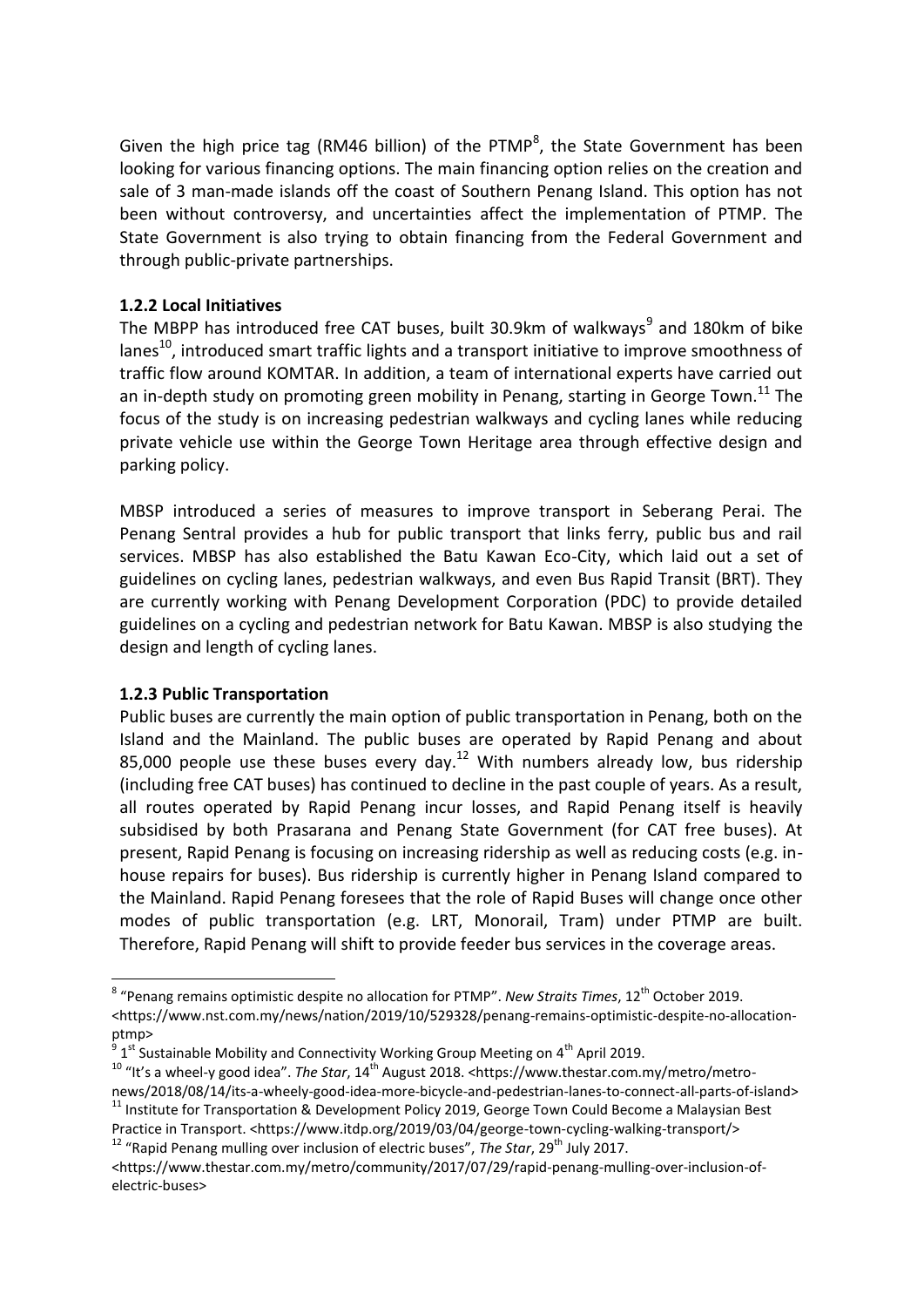Penang does not have rail-based public transportation apart from the inter-city rail services operated by KTM in the Mainland. The PTMP has proposed a few rail-based transport modes including LRT, monorail and trams. Rail-based public transportation can carry a high number of passengers, runs on segregated lanes and can be highly efficient. Experience from KL shows that middle-income households would prefer rail-based transport, although it did take a few years before LRT became popular with commuters. Rail-based transport can be complemented by buses that are either running major routes or feeder services.

The State Government needs to find out more about road users' preferences and behaviours in order to deliver an effective public transport system that suits the needs of Penangites. The types of data the government would need are information about trip origins and destinations, the degree of substitution between public transport and private vehicles (including motorcycles), price acceptance and so on. Lastly, under the PTMP, there are plans to utilise water transport (in addition to existing ferries) although the implementation plan is not yet ready.

#### **1.2.4 National Priorities**

At the national level, there are on average 2 cars per household and the per car occupancy rate is 1.4 people.<sup>13</sup> The focus on per-car occupancy is needed to reduce the number of private vehicles on the road – ride-hailing services do not reduce car use although they redress parking issues. Sustainable mobility focuses on reducing  $CO<sub>2</sub>$  in the city. Currently, the transportation sector is the largest energy consumer in Malaysia (40% of energy use<sup>14</sup>; second largest CO<sub>2</sub> emitter after the energy sector). The global average of transportation's share in energy consumption is 25%.<sup>15</sup>

Green Technology Malaysia is currently developing a Low Carbon Mobility Blueprint (LCMB) and Action Plan to address energy consumption in the transport sector, which falls under the Green Technology Master Plan launched in 2017. The LCMB uses the "avoidshift-improve" model, and "improve" includes better traffic management, quality of cars and so on. The LCMB and Action Plan is looking into several timeframes, which are shortterm action plan (3 years), medium-term plan (5 to 7 years), and long-term plan (10 years).<sup>16</sup> The LCMB and Action Plan will incorporate the impact of sustainable mobility on Total Primary Energy Supply (TPES), carbon emission reduction, and economy.

#### **1.2.5 The Logistics Sector**

The logistics hub in Penang serves not only the state, but also the overall Northern Region as well as the ASEAN region. Most goods from the Northern Region pass through Penang International Airport and Penang Port – the total value of trade that passed through Penang Port and Penang Airport was RM336 Billion in 2016 and RM430 Billion in 2017.<sup>17</sup> Penang's logistics sector is expected to grow due to changes in consumption patterns

1

 $^{13}$  Huzaimi Omar, Discussion on Green Mobility Design, 22<sup>nd</sup> April 2019.

 $14$  Ibid.

 $15$  Ibid.

 $16 \overline{16}$  Ibid.

 $17$  4<sup>th</sup> Sustainable Mobility and Connectivity Working Group Meeting on 28<sup>th</sup> May 2019.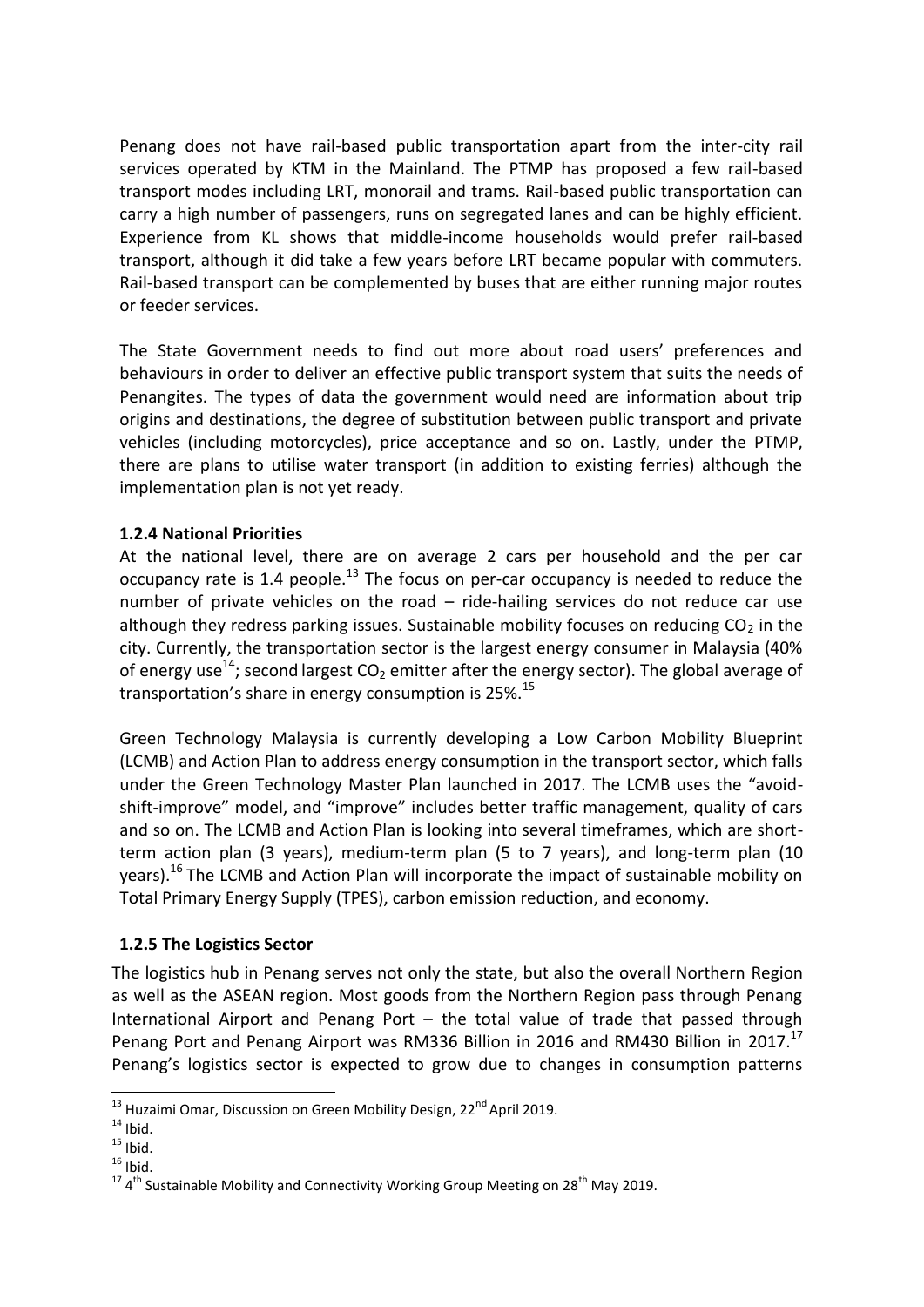(online shopping), population growth, better connectivity etc. In terms of connectivity, the Federal Government recently announced the plan to build the Northern Corridor Highway (NCH) to improve transportation and connectivity efficiency, capacity, and induce growth of the NCER. The NCH is a new highway over a 70 km stretch consisting of two phases: the first phase is from Bandar Baharu (Kulim) to Sungai Petani, and the second phase is from Bandar Baharu to the Sultan Abdul Halim Bridge (Penang second bridge).  $^{18}$ 

Penang Port is the main gateway for ships in the Northern States of Malaysia and Southern Provinces of Thailand. It is the 3rd largest Malaysian port by volume. Cargo handled at Penang Port was 1.44 million TEUs in 2016, which increased to 1.52 million TEUs in 2017.<sup>19</sup> There are around 6,000 cargo ships berthing at the port per annum transhipping goods to China, Japan, USA and other Malaysian ports.<sup>20</sup> Penang Port currently captures an estimated  $60\%$   $65\%$  (400,000 TEUs) of South Thailand market.<sup>21</sup> This is the Port's main growth opportunity at present. The Port is under a phased expansion plan starting 2019 to increase the capacity and demand in TEUs handling. Forecasts of throughput for Penang Port are: 1.7 million TEUs for 2019, 1.9 million TEUs for 2021, 2 million TEUs for 2020 and 2.5 million TEUs after 2024.<sup>22</sup>

In 2017, 65,774 tonnes of cargo went through Penang Airport.<sup>23</sup> Penang Airport handled 64.4% of Malaysia's overall air trade in 2018.<sup>24</sup> According to Penang Freight Forwarders Association, about 70% of the air cargo handled in 2017 consisted of electronic and semiconductor components and parts. $25$  Total passengers handled by Penang Airport was 6.7 million people per year (mppa) in 2016 and 7.2mppa in 2017. $^{26}$  Penang Airport is undergoing major upgrading works which includes space optimisation, multi-storey car park, outlet park and airport expansion to increase the passenger capacity from 6.5mppa to  $16$ mppa. $27$ 

<sup>23</sup> "Cargo tonnage at Penang airport seen rising in 2018", *The Star*, 6<sup>th</sup> March 2018.

<sup>24</sup> "Association sees 5% cargo growth for Penang airport", *The Star*, 23<sup>rd</sup> December 2019.

**.** 

<sup>&</sup>lt;sup>18</sup> "7 Fed govt projects worth over RM3 billion for Kedah", *New Straits Times*, 19<sup>th</sup> March 2019.

<sup>&</sup>lt;https://www.nst.com.my/news/nation/2019/03/470949/7-fed-govt-projects-worth-over-rm3-billion-kedah> <sup>19</sup> Penang Port Commission, Port Performances. <https://www.penangport.gov.my/en/port-performances/62statistics>

<sup>&</sup>lt;sup>20</sup> Penang Port Commission, Annual Report 2018.

<sup>&</sup>lt;https://www.penangport.gov.my/en/sources/publication/annual-report#dflip-

dfb5e798c383e15bContainer/11/>

<sup>&</sup>lt;sup>21</sup> "Penang Port taps southern Thailand's booming economy". *The Malaysian Reserve*, 25<sup>th</sup> January 2018. <https://www.mmc.com.my/250118%20-

<sup>%20</sup>Penang%20Port%20taps%20southern%20Thailand's%20booming%20economy.pdf>

<sup>&</sup>lt;sup>22</sup> Mohd Nazmi Harun, Northern Corridor Economic Region (personal communication, 27<sup>th</sup> May 2019)

<sup>&</sup>lt;https://www.thestar.com.my/business/business-news/2018/03/06/cargo-tonnage-at-penang-airport-seenrising-in-2018/>

<sup>&</sup>lt;https://www.thestar.com.my/business/business-news/2019/12/23/association-sees-5-cargo-growth-forpenang-airport>

 $^{25}$  Ibid.

<sup>&</sup>lt;sup>26</sup> Malaysia Airports Berhad.

<sup>&</sup>lt;sup>27</sup> "More upgrades for Penang airport after coming expansion". *Free Malaysia Today*, 18<sup>th</sup> December 2019. <https://www.freemalaysiatoday.com/category/nation/2019/12/18/more-upgrades-for-penang-airport-aftercoming-expansion/>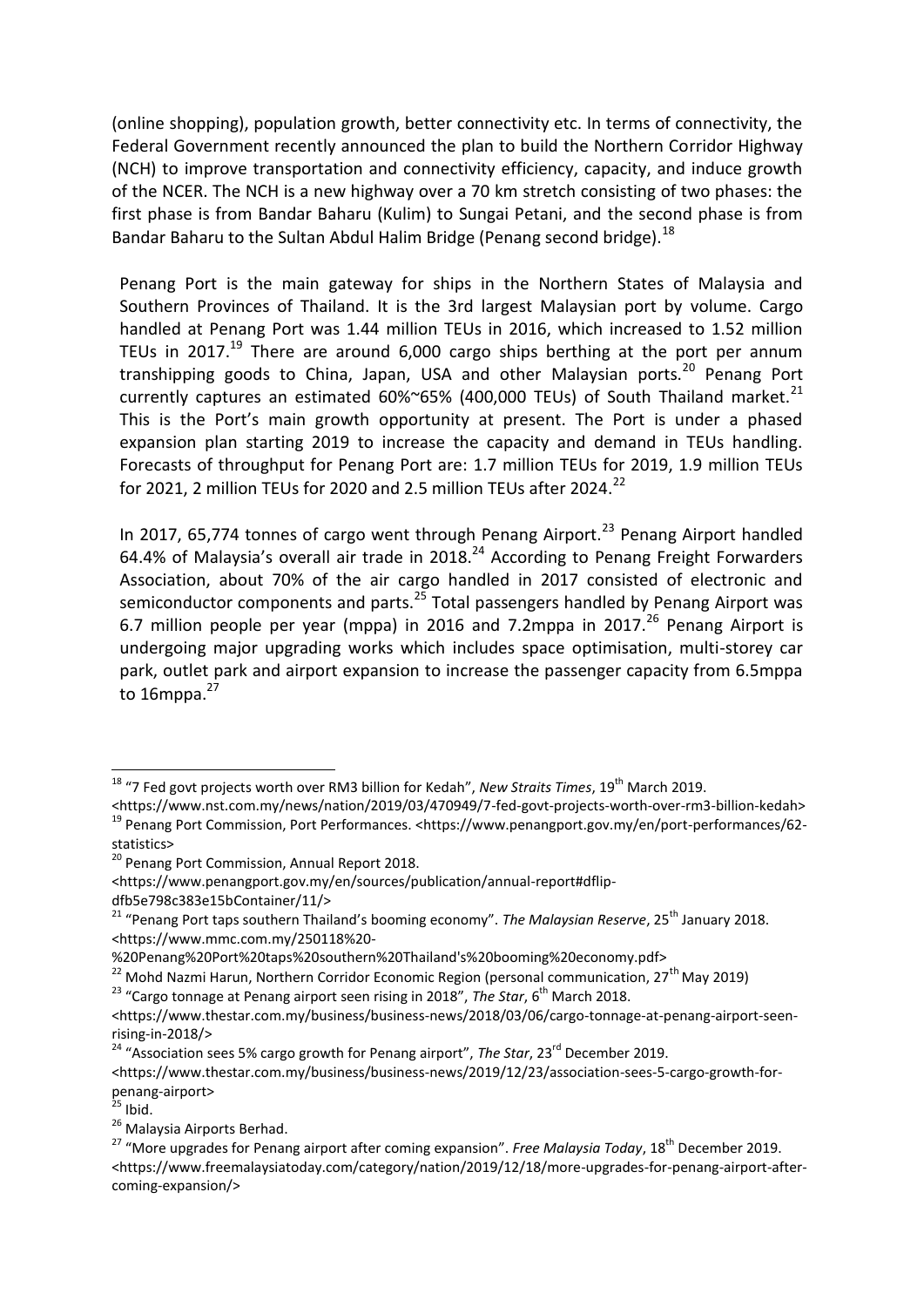The logistics sector consumes a lot of energy. Nationally, although the sector only accounts for 5% of the total vehicles on the road, its energy consumption accounts for 25% of the transport sector.<sup>28</sup> Currently, the logistics sector does not have many other options and must compete with other road users who can be diverted to use public transportation. As a result, the worsening traffic congestion on Penang's road has increased the cost of logistics companies. Hence, the long-term profitability of the logistics sector depends on a better transport system in Penang.

#### **1.2.6 Green Townships**

One of the most fundamental aspects of the transport sector is addressing the needs of people to travel. In fact, the design of the transport system, including the number of roads, types of public transportation and so on, depends mainly on the travel pattern and demand of people, which is reflected in the PTMP. However, a more efficient way of improving Penang's transport system, especially with the need to increase liveability and address climate change, is to change the transport needs of people to suit the transport system that is conducive to a more resilient Penang. For example, green townships (such as those certified by Green Building Index) will promote better design of towns and mixed use, with emphasis on public transport, pedestrian and cycling networks. Green townships can be a platform to introduce a more sustainable transport network and reduce the need to travel in Penang. Putrajaya sets a good example by having extensive pedestrian and cycling networks linking the administrative buildings to all of its precincts.

# **2. Long-Term Goals**

In order to achieve sustainable mobility and connectivity in Penang, the Working Group recommends that the State Government adopt the following targets:

- a. Reduce private cars on road by X (either percentage or number per capita) by 2030.
- b. 40% public transport modal share by 2030.
- c. X (amount in RM) investment in public buses by 2025, focusing on the number of buses, types of buses, walkways and stations upgraded.
- d. Penang to have at least 5 green townships by 2030.

In addition, the vision of the Chief Minister, Penang2030: A Family Focused Green and Smart State That Inspires the Nation, has set out a target of electrifying 50% of the motorbikes by 2030.

**.** 

<sup>&</sup>lt;sup>28</sup> Huzaimi Omar, Discussion on Green Mobility Design, 22<sup>nd</sup> April 2019.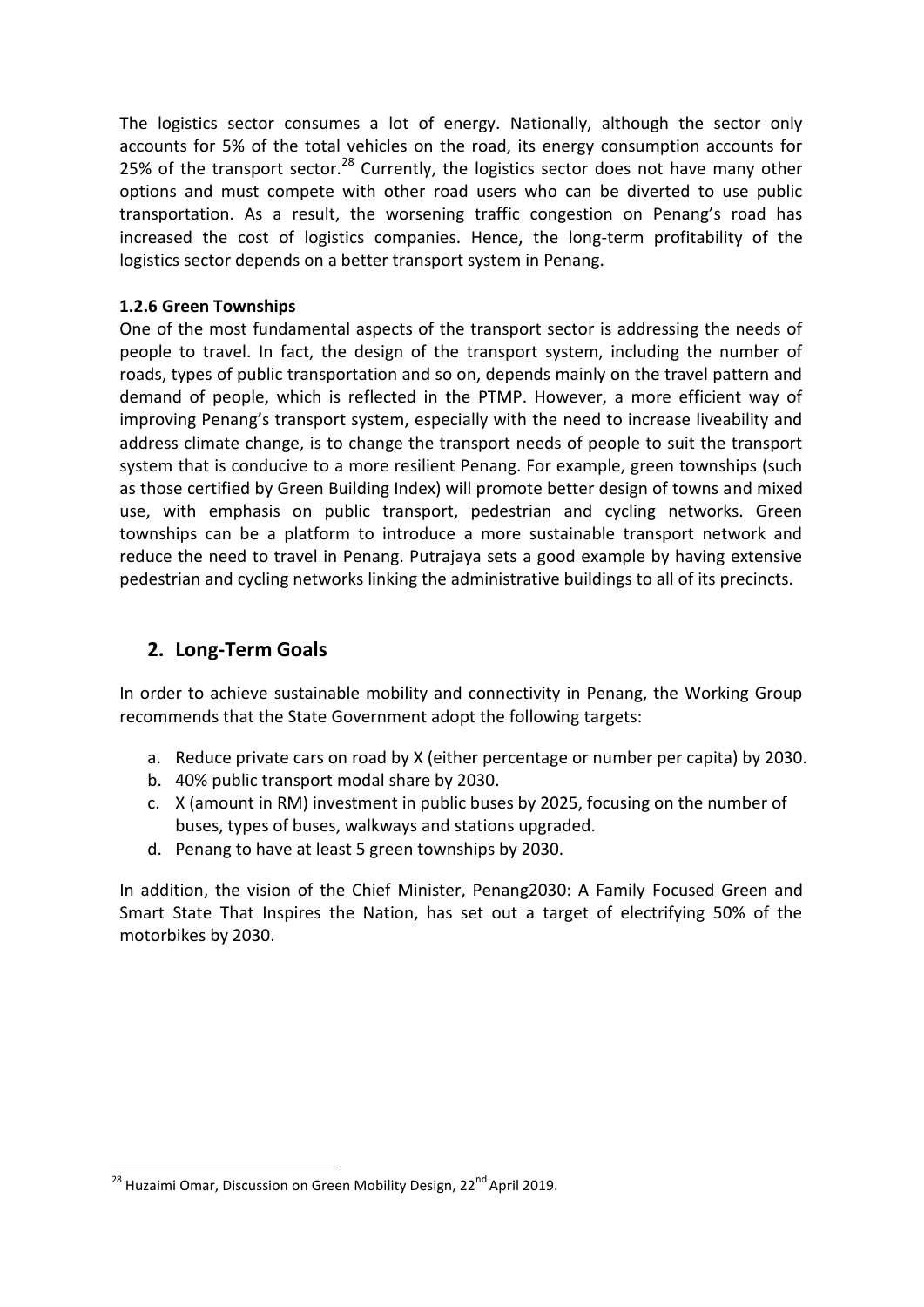# **3. Main Challenges and Gaps**

#### **3.1 Worsening Traffic**

3.1.1 For the manufacturing sector, worsening traffic is prolonging the commute time of employees (hence affecting productivity) and increasing the cost of cargo transportation. In relation to the new Bayan Lepas LRT Line, current "bas kilang" passengers who get free transportation will probably not shift to LRT. Some companies provide subsidies to employees who commute using private vehicles, but not public transportation.

3.1.2 In relation to the logistics sector, there are 2 main issues: Strong reliance on the 2 bridges and heavy traffic around Penang Airport. As the traffic worsens, it cuts into the profits of logistics companies.

3.1.3 A rise in domestic tourism sees more cars being driven to Penang. Unchecked tourism and lack of alternative transport are having a negative impact on Penang traffic, which in turn will affect the attractiveness of Penang.

#### **3.2 Public Transport**

3.2.1 Public bus ridership has continued to fall – a reduction of 10% compared to the previous quarter, despite punctuality rate of 85% and trips achievement of 98.5%.<sup>29</sup>

3.2.2 Low usage of public transport in Penang is caused by the lack of rail-based public transport. Public buses alone will not be attractive enough for people to give up their cars.

3.2.3 There is indirect suggestion that the introduction of e-hailing services like Grab, Mula etc could be the cause of the decrease in public bus usage.

3.2.4 There is no comprehensive data showing demand behaviour of bus users. For example, the sensitivity of Penangites to perimeters such as waiting time, fare, shelter and walkway etc. There is also no data to explain the downward trend of public bus ridership.

3.2.5 All public bus routes run by Rapid Penang incur losses. Rapid Bus Penang is heavily subsidised by Prasarana and Penang State Government (for the free CAT buses).

3.2.6 Uncertainty around PTMP leads to questions regarding the future of the Rapid Bus such as whether there will be changes in the role of Rapid Bus and the type of services they will provide. As Rapid Bus Penang will need to retire most of its fleet in about 5 years' time, the uncertainties will impede optimal investment in deciding the type and number of buses to acquire.

3.2.7 Current Rapid buses are too big to be navigated in residential areas and to be used as feeder buses.

3.2.8 Although universal design principles have been mandated for building design, there

<sup>1</sup>  $^{29}$  3<sup>rd</sup> Sustainable Mobility and Connectivity Working Group Meeting on 13<sup>th</sup> May 2019.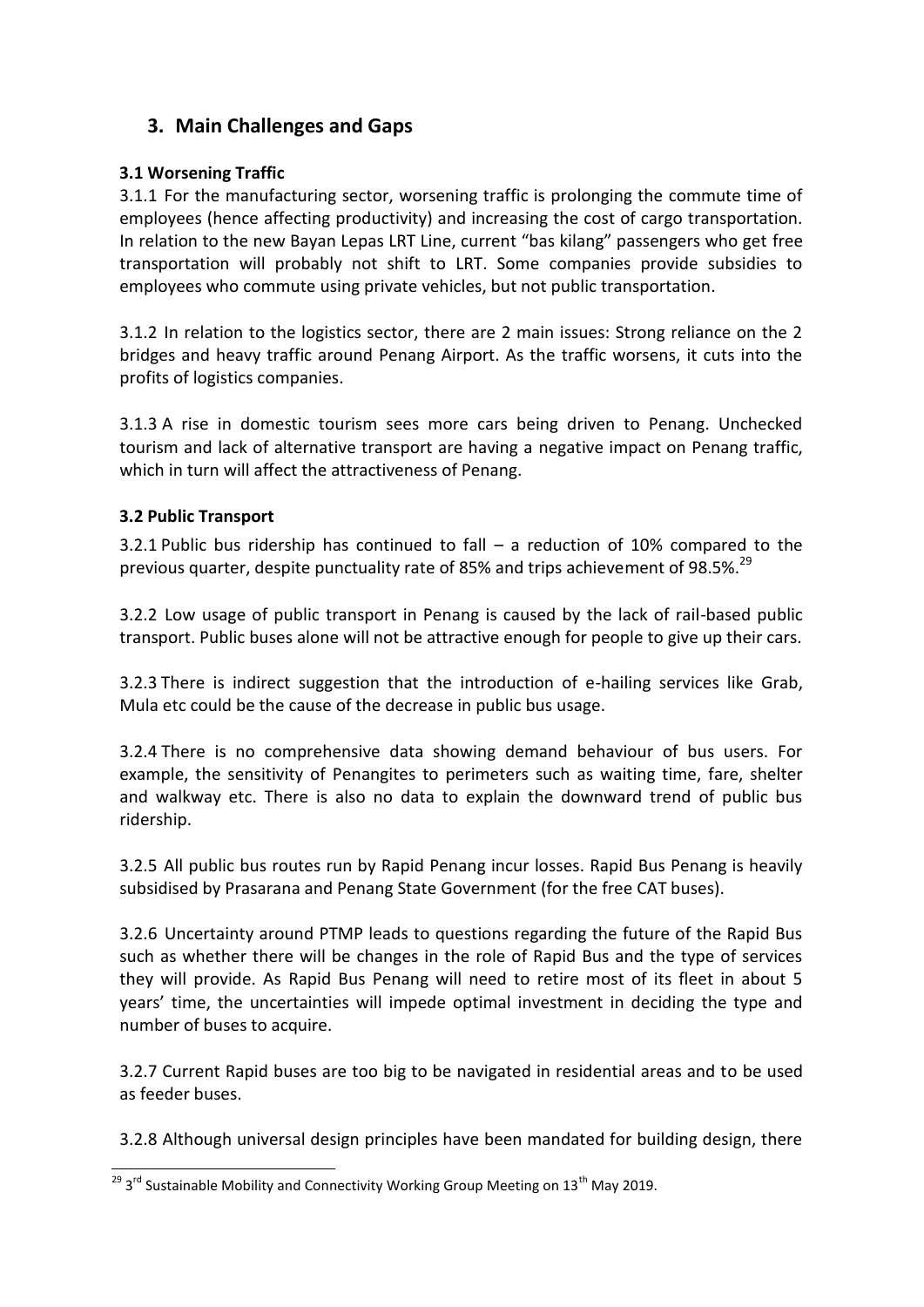is a lack of effective enforcement. Furthermore, "last mile accessibility" (i.e. from house to station) is still lacking.

3.2.9 Penang cannot introduce a vehicle quota without a good public transport system.

#### **3.3 PTMP**

3.3.1 Parts of PTMP are very car-oriented (e.g. with the building of highways, undersea tunnels, ring roads etc), continuing the "business-as-usual" approach of car-focused rather than pedestrian-oriented road usage.

3.3.2 The current transit plan (such as the undersea tunnel) is problematic as it does not negate the need to travel from the Mainland to the Island. The focus should be to reduce the flow (locate jobs to the mainland) and number of private vehicles coming to the Island.

3.3.3 The multi-modal public transport design under PTMP is too complicated and may not work due to connectivity and cost issues.

3.3.4 There are questions whether the Bayan Lepas LRT Line covers the right route and places. Furthermore, modelling of demand based on current and past trends may not be helpful as the new train transit system itself will disrupt travel behaviour.

3.3.5 It is notoriously difficult, if not impossible, to achieve profitability for rail-based system

e.g. in Vienna where 40% of journeys are by public transport, but the system is still not profitable.<sup>30</sup>

#### **3.4 Transport Financing**

3.4.1 There is yet to be an effective and sustainable financing mode for transport infrastructure building in Penang. Currently, the State Government has to rely either on funds from the Federal Government or partnerships with private developers through land development projects including land reclamation. In this sense, the Penang South Reclamation project is controversial.

#### **3.5 Non-motorised Transport**

1

3.5.1 Although MBPP has created an extensive network of cycling lanes, there is no detailed study on who actually uses them, for what purpose and how often. It seems that current cycling lanes are mainly used for recreational purposes.

3.5.2 To make it more attractive and safer to cyclists, there should be more dedicated cycling lanes. However, this is currently not the case.

<sup>&</sup>lt;sup>30</sup> Wiener Linien 2014, The role of public transport in achieving Vienna's future urban development goals. <https://www.intelligenttransport.com/transport-articles/14740/public-transports-role-in-viennas-urbandevelopment/>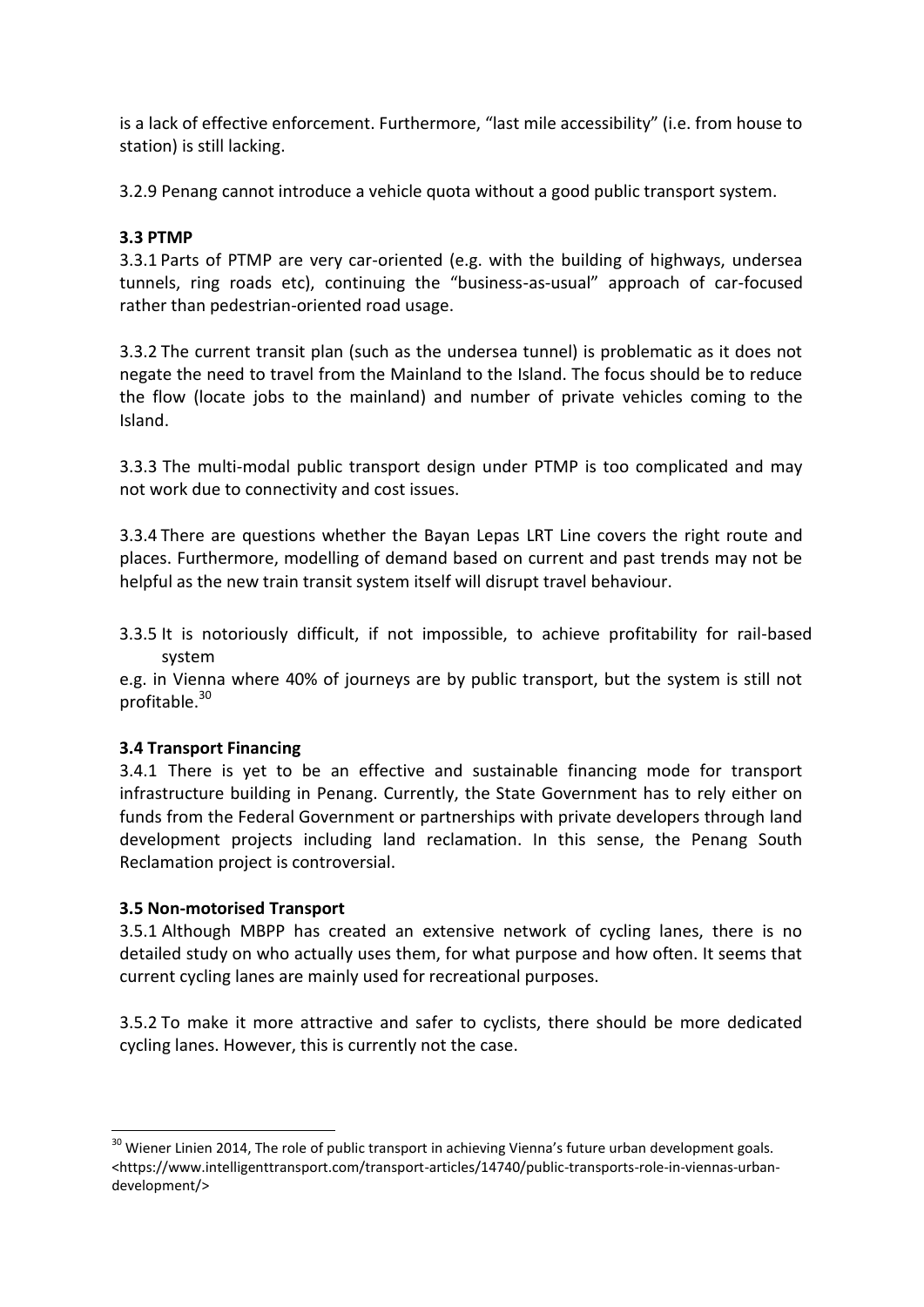# **4. Solutions**

#### **4.1 Transport Demand Management**

4.1.1 **Reduce or change travel needs** of Penangites especially commuters through the building of **new types of townships and cities** e.g. City as Campus where facilities including workplaces are within walking and cycling distance of residents. This involves better planning and town design.

- o Promote the development of '**green townships**' to build networks of public transport and pedestrian-friendly local transport systems. Emphasis on transport can be achieved by: 1. Insisting on new townships in certain locations to achieve the Platinum level (86 points) or 2. Making the transport criteria mandatory etc.
- o Green townships should prioritise designs to **shift away from car-centric road user models**. Some actions that could be taken include reducing block size of buildings, installing sidewalks, cycle lanes and parking at transit stations, increasing density of mixed-use and mixed-income development, limiting car parking space for new buildings etc.

#### 4.1.2 Government should adopt a **policy to reduce private vehicle use**:

- o **Private vehicle quota**  most effective in reducing vehicle kilometres travelled (VKT) e.g. not more than 5% increase in cars per year.
- o Introduce **congestion charges** into certain areas to encourage motorists to use public transport instead of their cars.
- o Increase **parking prices** in certain areas e.g. from RM0.80 sen per hour to RM 5 per hour.
- o Provide a **good public transport system**.

4.1.3 Tourism sector needs to look into traffic control. **Tourists need greater mobility choices**. As logistics and manufacturing sectors have very few transport mode choices, the shift to public transport usage should occur in the commuters and tourist population. Use of public transport should be prioritized and encouraged e.g. increase the use of buses.

4.1.4 Focus on **personal mobility devices (PMD)** such as electric scooters, such as along Gurney Drive. Currently, there is no national or state regulation for PMD transport. However, in Penang, there will be no significant changes if we use PMD because the distance is very customized.

4.1.5 In terms of universal design principles, the government should provide a **mobility van** as the main transport or last mile travel. Currently, there is only 1 available in Penang and booking is very difficult. Thorough accessibility audits are also needed in Penang, especially for the transport system.

#### 4.1.6 Adopt **Green Mobility for George Town**:

- $\circ$  Set the priority for pedestrians.
- $\circ$  Improve access to public transport physical and digital access.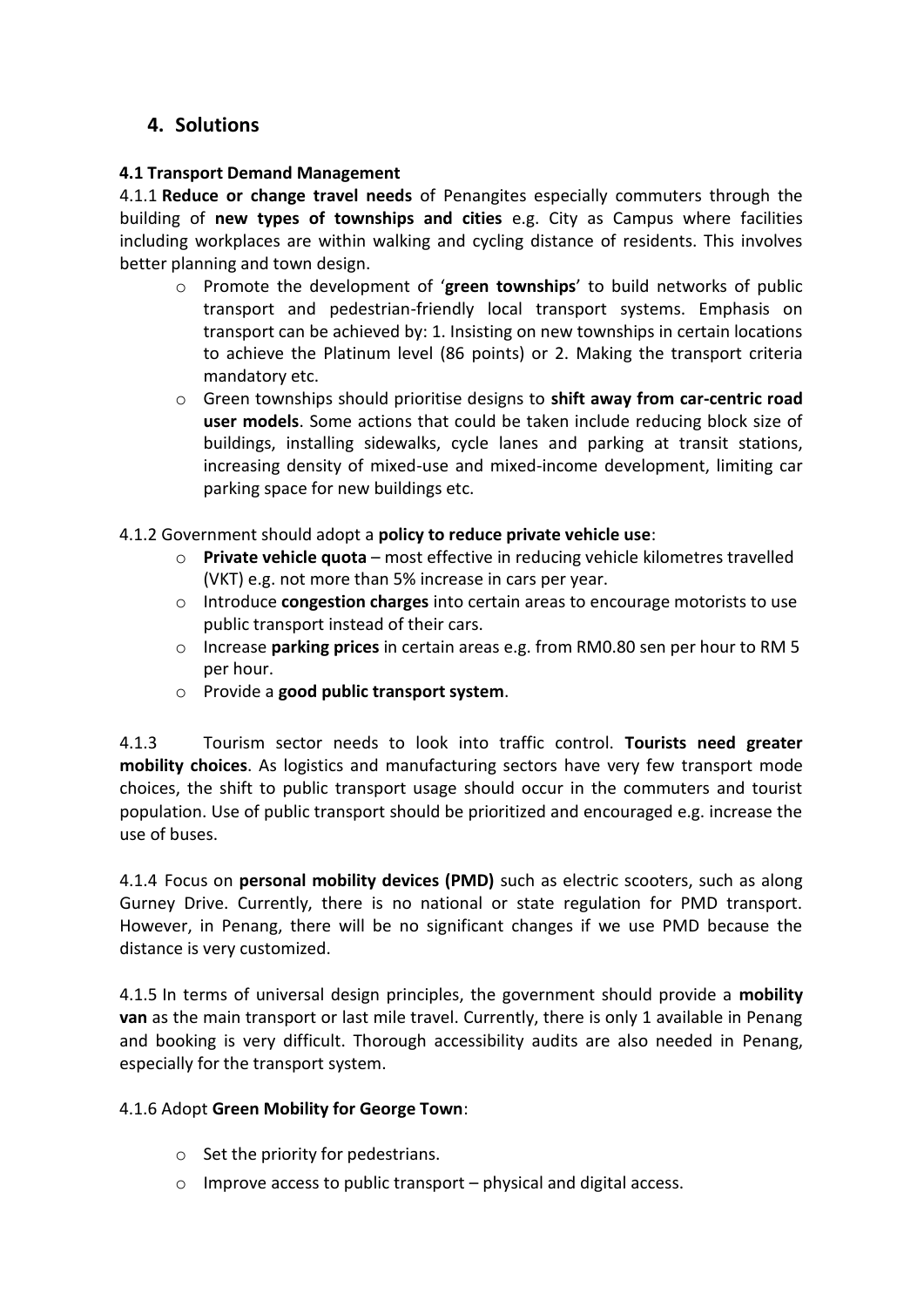- o Introduce a low emission zone.
- $\circ$  Link parking fees with public transport services e.g. RM 5 per hour parking within the Heritage area would generate RM14.4 million per year. $31$

#### 4.1.7 Further **modernise and revolutionize Penang's logistics sector**:

- o Improve coordination and resource sharing among different logistics companies within and outside the terminal/port to reduce the number of trips made.
- $\circ$  Penang Port Authority can build a common platform which logistics companies can use to share trip information and on-the-ground resources to reduce cost.
- o The State Government should create a sectoral plan to facilitate the sector's growth and to assess future trends, including any possible disruption from economic forecasts or the building of a competing airport in Kulim. A more efficient logistics sector will reduce pressure on Penang's transport network.

#### **4.2 Public Transportation**

1

4.2.1 The Government should **reconsider the design of PTMP** based on up-to-date and accurate data regarding travel needs, population and ridership forecast, specific local travel demands and so on.

4.2.2 Penang should **invest more in public buses** while waiting for other modes of public transport to be built. Ways to increase bus ridership:

- o Increase frequency (e.g. every 5 minutes but this will require increasing the number of buses by a large number i.e. around 1000 more buses in Penang).
- o Number of transfers should be limited.
- o Transfer stations should be comfortable.

4.2.3 Penang should use more **mini buses** especially when it changes its role to running feeder buses.

4.2.4 Working with Prasarana and the private sector (including battery and electric bus companies), Penang should push for the use of **electric buses**.

4.2.5 **Electric motorbikes** can be used as a mode of public transportation.

4.2.6 Local governments should consider **Transport Oriented Development (TOD)** for future LRT stations. TOD Standard Principles include:

- $\circ$  "Walk" To develop neighbourhoods that promote walking.
- $\circ$  "Cycle" To develop neighbourhoods that promote cycling.
- o "Connect" To create dense networks of streets and paths.
- o "Transit" To locate development near high-quality public transport.
- $\circ$  "Mix" To plan for mixed use and mixed income.
- $\circ$  "Densify" To optimize density and transit capacity.
- o "Compact" To create regions with short commutes.

<sup>&</sup>lt;sup>31</sup> Asian Development Bank, Penang Green Transportation Plan: Final Report, August 2019.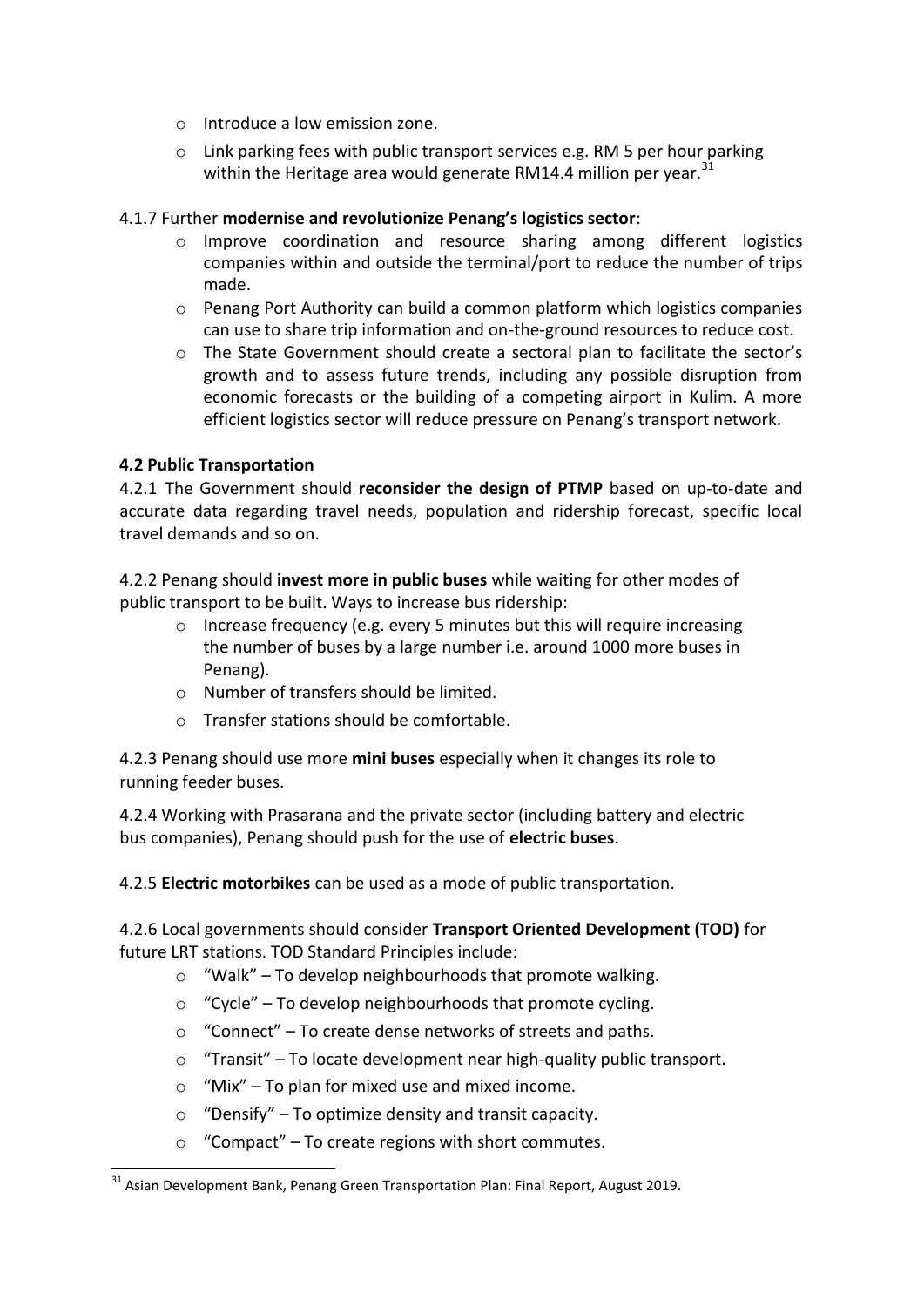$\circ$  "Shift" – To increase mobility by regulating parking and road use.

4.2.7 Public transport should look for new financing models to maintain good services. For example, in the future it can consider **collaborating with the logistics sector** for ondemand deliveries etc.

4.2.8 LRT stations in Penang should be equipped with a **solar power generator**. Some LRT stations are moving towards the use of renewable energy that could also reduce their electricity costs.

# **4.3 Governance and Finance**

4.3.1 For governance, the State Government can propose to the Transport Council under the Transport Ministry a **State-level decision-making body for public transport**.

- o Can also **decentralise financing** if the State Government can attract investments.
- o Currently the State Government can do much **to increase public bus ridership** such as building stations and the related facilities (e.g. covered walkways).
- o **Transparent decision-making** process with multi-stakeholder consultation from the planning stage to on-going monitoring of the transport system.

4.3.2 Explore **alternative financing models** for transport infrastructure building and public transport:

- o Land value capture
- $\circ$  Public private partnership banks, institutional investors, equity firms etc.
- o Parking fee
- $\circ$  Congestion charges which is already allowed under SPAD/APAD Act so Penang could look into using that.
- o Infrastructure Investment Fund
- o Tourism tax
- 4.3.3 Penang should actively seek **green financing** for public transport investment in Penang

– green finance e.g. SDGs Fund provided by Bank Pembangunan; green bonds etc.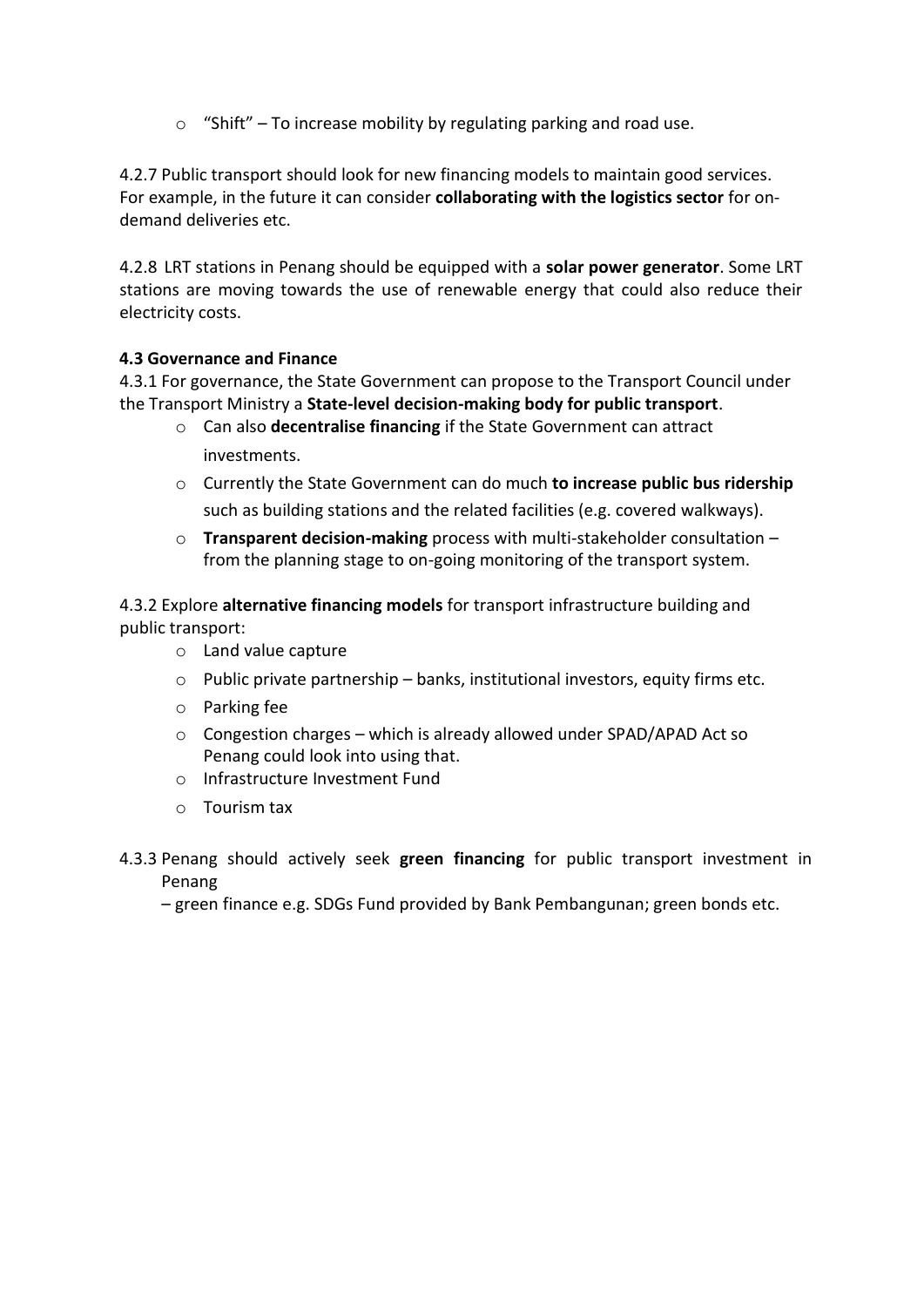

# **5. Major Policy Recommendations and Milestones**

# **1. Transport-Related Data Acquisition (2020)**

It is important to have comprehensive and detailed travel-related data in order to create a transport network that really suits Penang. Data related to travel patterns (direction and frequency), public bus ridership, use of cycling lanes and so on, are crucial in order for the State Government to understand how current infrastructure is used and can be improved. Comprehensive data is also needed for designing the types of public transport (such as LRT) needed as well as determining where the stations should be sited. The State Government should take advantage of the National Census that will be carried out in 2020 to include questions that can shed light on the travel patterns and needs of Penangites. The State Government could also work with transport consultants, including experts from USM to gather data every two to three years to ensure that Penang's transport system is delivering what the people need. It is imperative that the State Government has the correct and relevant data before it embarks on the multi-billion investments under the PTMP.

Given the urgency for comprehensive travel-related data, the State Government needs to come up with an effective process for data collection soon by working with partners like Rapid Penang, USM, the Department of Statistics and so on.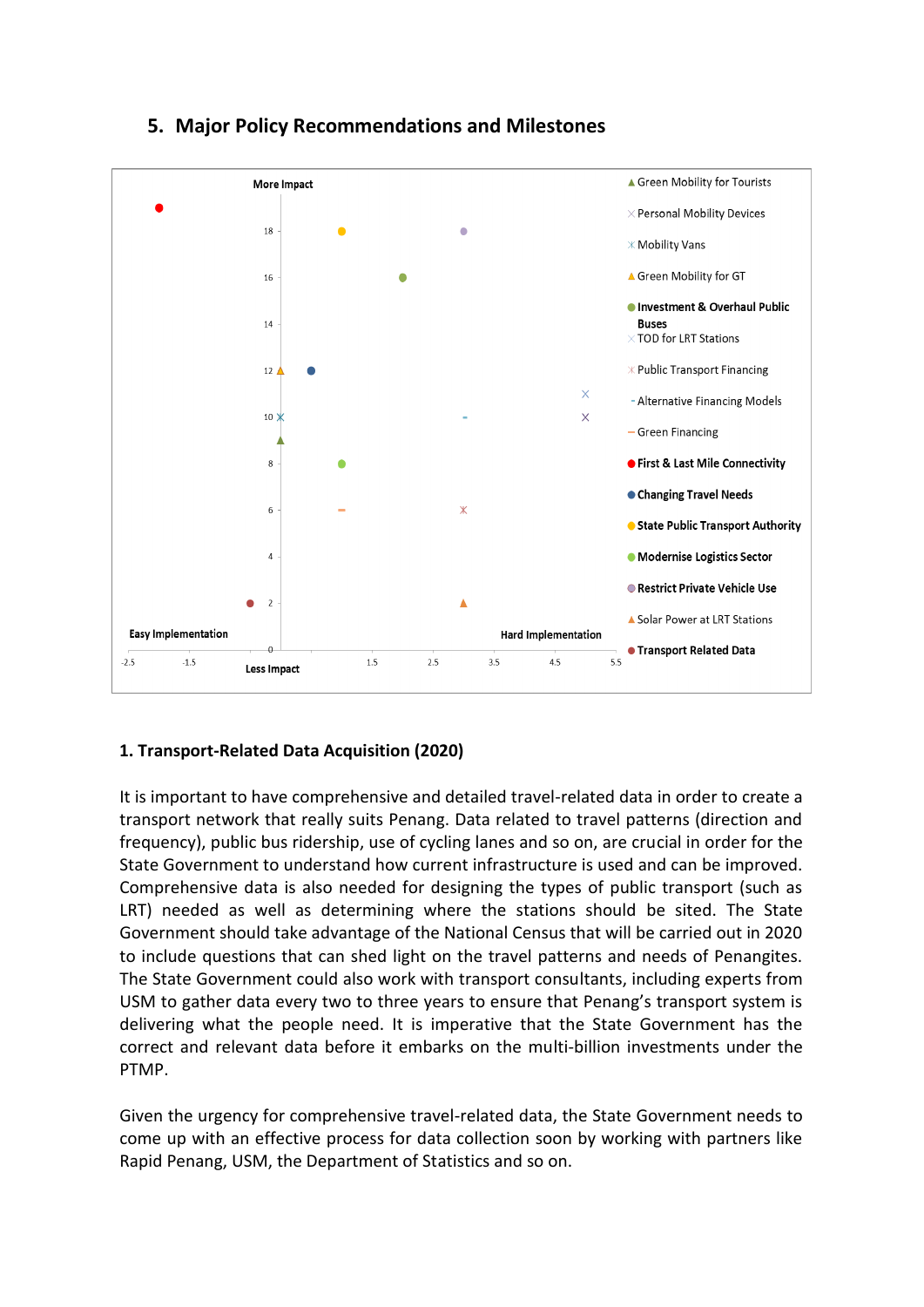#### **2. First and Last Mile Connectivity Plan (2020)**

One of the main obstacles to public transport usage in Penang is the lack of first and last mile connectivity. Rapid Penang and Penang State Government have tried very hard to increase and improve public bus services (including introducing a free bus service) but the ridership numbers continue to fall. Part of the reason is the lack of first and last mile connectivity. Currently, Rapid Penang buses only service the main trunk roads and there is a lack of covered or shaded walkways connecting residential areas to the bus stations. This makes public buses less attractive. The State Government should take urgent steps to address this issue. Apart from providing pleasant walkways, different options exist to create the first and last mile connectivity through the use of mini vans, bicycles (including Link bikes), ride-hailing services and even trishaws. Mini buses have been suggested but there is concern that they will cause more traffic congestion on the road. Also, in order to promote the use of bicycles for first and last mile connectivity, the State Government, Local Government and Rapid Penang will need to invest in cycling lanes, secure bike parking spaces and even new buses with bicycle racks at the front. Unless the first and last mile connectivity issue is resolved, public transport will remain unattractive and impractical to most Penangites.

The State Government needs to address the first and last mile connectivity not only for public bus usage but also for the use of upcoming public transport modes under PTMP. The sooner the Government addresses this issue the better it will be at changing people's mindset and willingness to take public transport.

#### **3. Modernise Logistics Sector (2020-2025)**

Apart from the movement of people, the State Government should also improve the **transport system for goods.** The logistics sector is an important sector in Penang. Within the state, the Penang Airport and Penang Port act as the logistics hubs of the Northern Region. Penang's logistics sector is expected to grow due to economic growth in the Northern Region, development of a new port in southern Thailand, and also the growth of online shopping. There are calls for the State Government to modernise and revolutionize Penang's logistics sector to make it more competitive, adaptable and efficient. Considering that the logistics sector has fewer alternative modes of transport compared to other road users (e.g. commuters, tourists), who can utilise public transportation, the reduction of traffic congestion will make the sector more competitive. This issue can be addressed not only by improving Penang's transport network, but also by **revolutionising the sector itself**. For example, private entities within the sector can work with the State Government to better coordinate and share resources on deliveries and pick-ups within and outside the terminal / port to reduce the number of trips made. The port and airport authorities can introduce initiatives to further **improve collaboration** between stakeholders (including the Customs Department) and provide better facilities to speed up processing time. In short, the State Government should create a **sectoral plan** to facilitate the sector's growth and to assess future trends, including any possible disruption from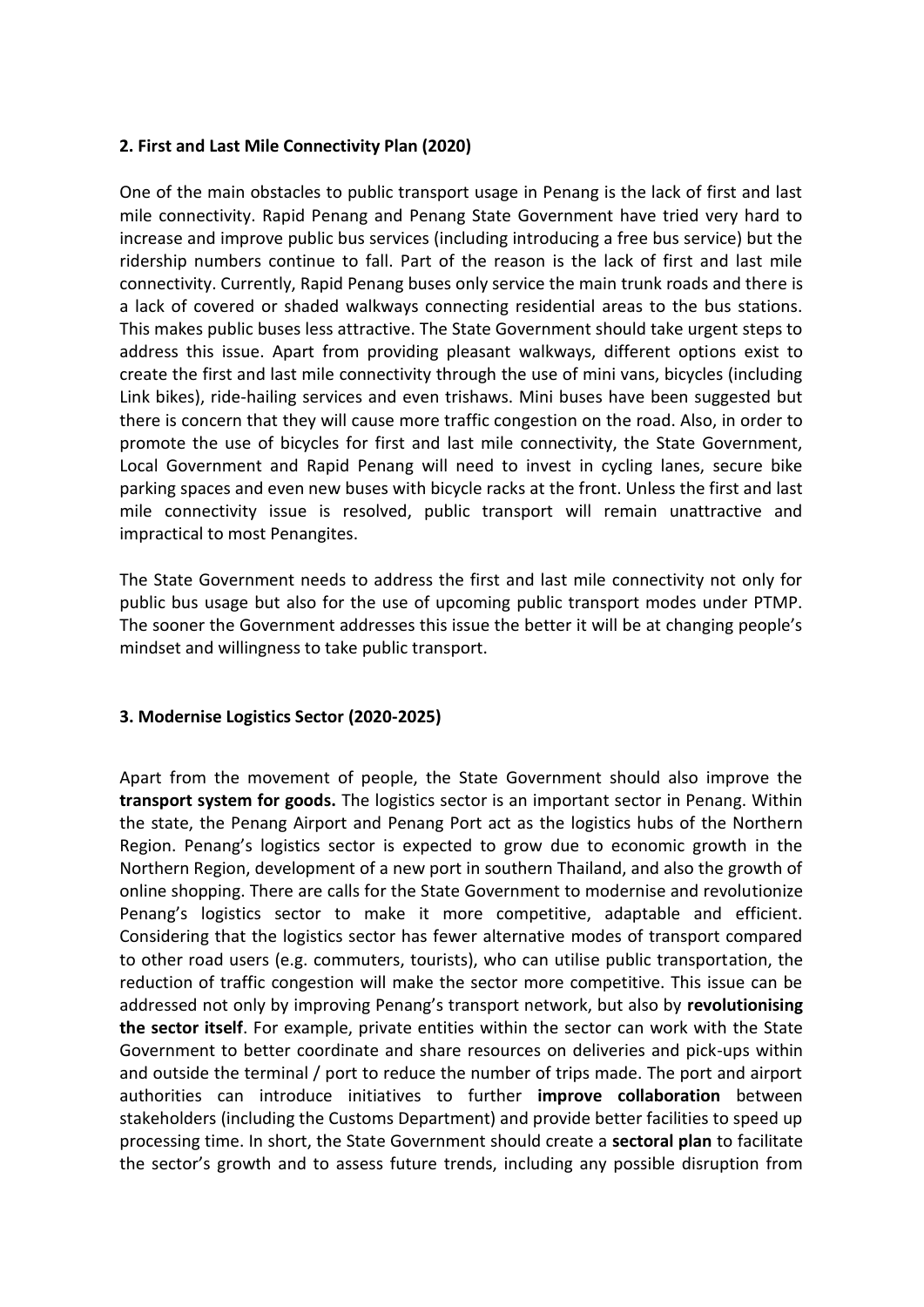economic downturn or the building of a competing airport in Kulim. A more efficient logistics sector will reduce pressure on Penang's transport network.

This solution requires the State Government to look into producing a Logistics Sector Strategy in 2020, with implementation starting in 2025.

#### **4. State Public Transport Authority (2021)**

The State Government should push for more **local level decision-making in relation to public transportation**. Most decisions, including public transport routes, are currently made at the Federal Level, which makes the process cumbersome and reduces local accountability. Local and State Governments have the most direct "feel" and knowledge about local travel needs and patterns, hence they are arguably the most suitable level of authority to make decisions regarding public transport provision. Furthermore, decentralisation of authority was originally one of the objectives of the former land transport unit known as SPAD (now called APAD), but it was never realized. Having a Penang State Public Transport Authority can streamline decision-making, increase transparency and accountability, and provide services catered to local needs. The only caveat is that this will require an independent fund to support public transport projects. Finance can either come from public funds or from other sources through a public-private partnerships model. Without financial independence, autonomy and power of the State Public Transport Authority will be limited.

This solution is not easily achieved as many things need to be in place before decentralisation can happen, including the amendment of relevant regulations / laws and fundraising. The Working Group recommends the State Government starts engaging the Federal Government as soon as possible for this proposal and aims to set up a State Public Transport Authority by 2021.

#### **5. Investment in and Overhaul of Public Buses (2024)**

Public buses operated by Rapid Penang are currently Penang's main mode of public transport. Despite increased investment in providing better services (e.g. Travel App showing live information, smart bus stops etc), public bus ridership in Penang has fallen in the past year. The future of public buses is uncertain as it is dependent on the completion of PTMP. It is generally expected that public buses will play a secondary role, such as being set up as feeder buses once rail-based public transport modes are built (LRT, Monorail etc). However, there is still much uncertainty regarding the time and extent for the construction of the rail-based system. Furthermore, Rapid Penang will need to change its entire bus fleet by 2024. These uncertainties present a considerable challenge to all stakeholders in making the right investment decisions for public buses in Penang in the near future. The Working Group recommends that the State Government should provide some certainty around the future of Penang's public transport. This could be done by acknowledging and confirming the **crucial role of public buses in helping the State Government achieve the 40% public transport modal share** target by 2030. This means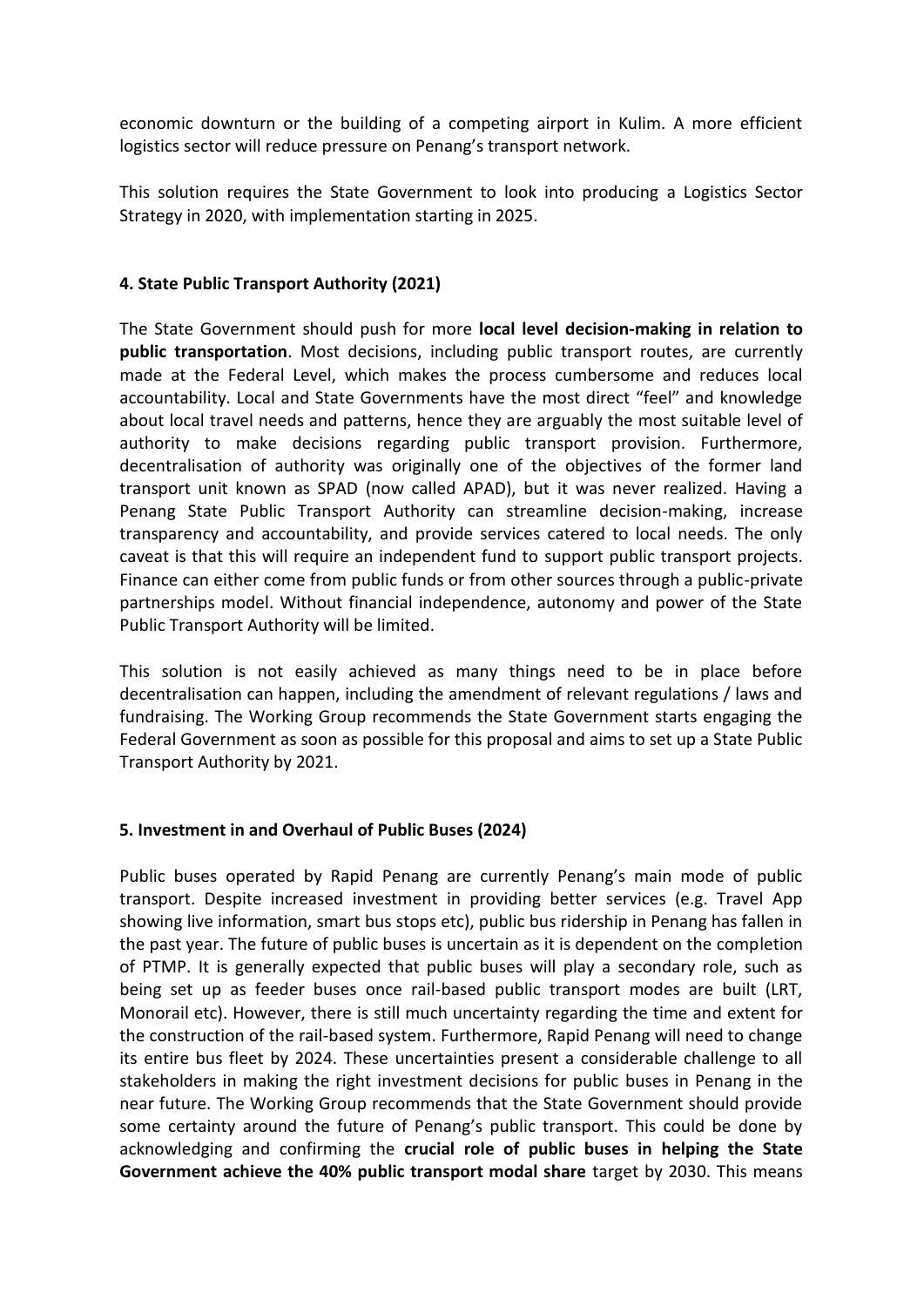investing enough **funds** for public buses, increasing ridership by overhauling bus services to increase **dedicated bus lanes and frequency**, and to attract alternative funding. The State Government should also work closely with Prasarana to create an effective business model that suits Penang and to push for large-scale use of alternative energy buses (e.g. electric, hydrogen or biodiesel buses) in Penang. There is also a need to understand current travel needs and patterns through data, provide targeted incentives to change travel patterns, and invest in new fleets (such as mini buses) that suit local travel needs.

As Rapid Penang needs to change its fleet by 2024, this presents a good opportunity for the Government to set out a credible vision and investment plan for public buses in Penang. Planning should start no later than 2021, and to be implemented by 2024.

#### **6. Changing Travel Needs (2025)**

On top of building additional infrastructure to cope with increased traffic, the State and Local Governments should also prioritise **reducing or changing travel needs** of Penangites as a more effective way of reducing traffic congestion. This can be achieved in various ways, including changing school or office opening hours to incentivise people to travel during off-peak hours. However, a more long-term and effective way to change travel behaviour is by building **new types of townships or cities** that provide places for work, leisure and living within walking and cycling distance of one another. Sensibly designed townships, with adequate and safely covered or shaded walkways and cycling lanes, will reduce the need to travel by car. Green Building Index (GBI) Malaysia provides toolkits and standards for "green townships", which can be adopted in Penang. The GBI's "green township" criteria include the building of networks of public transport- and pedestrianfriendly local transport systems. Emphasis on GBI's transport criteria can be achieved by either making the specific criteria mandatory or by insisting on higher certification level (e.g. GBI Platinum) for green townships in Penang. Other ways to **break the car-centric road user model** are to: reduce block size of buildings, complete sidewalks, cycle lanes and parking at transit stations, increase density of mixed-use and mixed- income development and limit car parking space for new buildings, among others.

This solution involves adopting and instituting better planning and town design. The requirements, and design, of "green townships" need to be included in the Local Plans that are currently being finalised by MBSP and MBPP. The first "green township" can be achieved by 2025.

#### **7. Restrict Private Vehicle Use (2026)**

In addition to improving public transport, the State and Local Governments also need to introduce measures to **reduce private vehicle use.** There are various ways to do this, including implementing access restriction at certain times, private vehicle quota (for example restricting the increase in the number of cars to 5% annually), congestion charges for certain areas, increasing parking prices, providing a good public transport system and so on. Although the State Government recognises that there is a need to